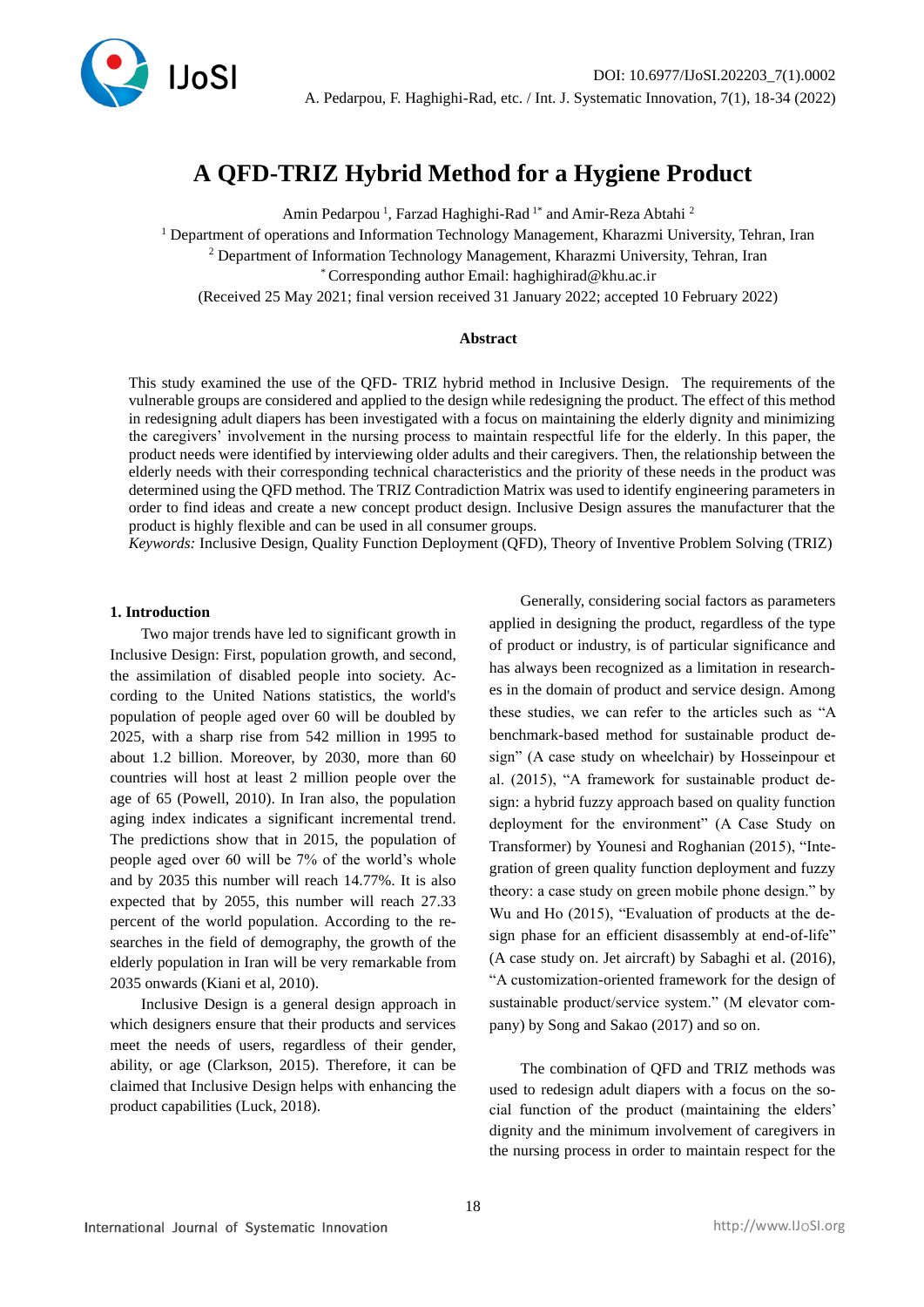

elderly). This paper is organized into five sections: the first section includes an introduction, the second section contains a review of literature, the third section discusses the model implementation method, the fourth section includes the findings of the study, and the fifth section presents the conclusion.

# **2. Literature Review**

New product development is usually defined as a set of activities that begins with identifying user needs and understanding market opportunities, and ends with the production, sale, and delivery of the product to the end-user. Product development is a knowledge-based activity by which the user needs are turned into the technical requirements of the product. Communication with customers and identifying their needs is a continuous and permanent action with the purpose of updating the products, and this aim is achieved by redesigning the products in reasonable periods of time. While changing the product parameters to meet a need, other features and functions of the product might be affected and weakened. Moreover, engineers can rarely claim that the best option has been selected and all possible design ideas have been considered in the design phase. Therefore, in order to overcome the aforementioned challenges in the process of product development, a combination of Quality Function Deployment (QFD) and Theory of Inventive Problem Solving (TRIZ) methods has been used.

By identifying the needs of all user groups, Inclusive Design approach leads to the creation of extensive capabilities in the product and helps to eliminate possible limitations in the product, and therefore it affects specific people's access (older adults, people with disabilities, etc.) to the product. Using the combined approach in Inclusive Design can help with identifying the new needs of vulnerable groups and turning them into product features. This is because QFD has always been a method for converting customer needs and voice into product features, and TRIZ has been used to identify potential contradictions and provide ideas to achieve practical solutions.

## **2.1 QFD Method**

Quality Function Deployment (QFD) is a powerful tool for converting the customer's voice (qualitative needs) into engineering Characteristics (quantitative design parameters). QFD is widely used in making decisions about product design and production (Chan & Wu, 2002). This method provides an appropriate

understanding of customer expectations in the process of designing and developing products, services, and processes, and it helps with satisfying their expectations by taking account of the customers' real needs (Aydarov et al, 2018) . The Quality Function Deployment is able to turn customer needs into practical functions. Its whole process usually consists of four steps. The first step (customer needs planning matrix for translating customer needs into product design requirements) alone acts as a regular method and it is enough to translate the customer's voice into engineering Characteristics (Yenradee & Akkawuttiwanich, 2018). House of Quality matrix is the first and foremost building block of QFD. As shown in Figure 1, a simple example of House of Quality is a combination of "WHATs" and "HOWs". "WHATs" consists of the customer's requirements and expectations from the product (voice of the customer) and "HOWs" expresses the way of representing the customer's expectations in the product (Park et al, 2012). At this step, while determining the relationship between customer requirements and the product technical characteristics in the relationship matrix, the kind of correlation among the product technical characteristics is also determined and indicated in the roof of the House of Quality.



**Fig. 1.** House of Quality (Park et al, 2012).

The main advantage of Quality Function Deployment is focusing on customers for product innovation. This tool has been defined as an important method for improving design quality and customer satisfaction and translating customer needs into design goals (Djekic et al, 2017). The most important advantages of using QFD are as follows (Dikmen et al, 2005) :

• **Accurately collecting and identifying the customer needs:** This tool provides a regular method for collecting and identifying the customer needs. Accordingly, the customer expectations are collected in the early stages and they are used to provide the appropriate design solutions.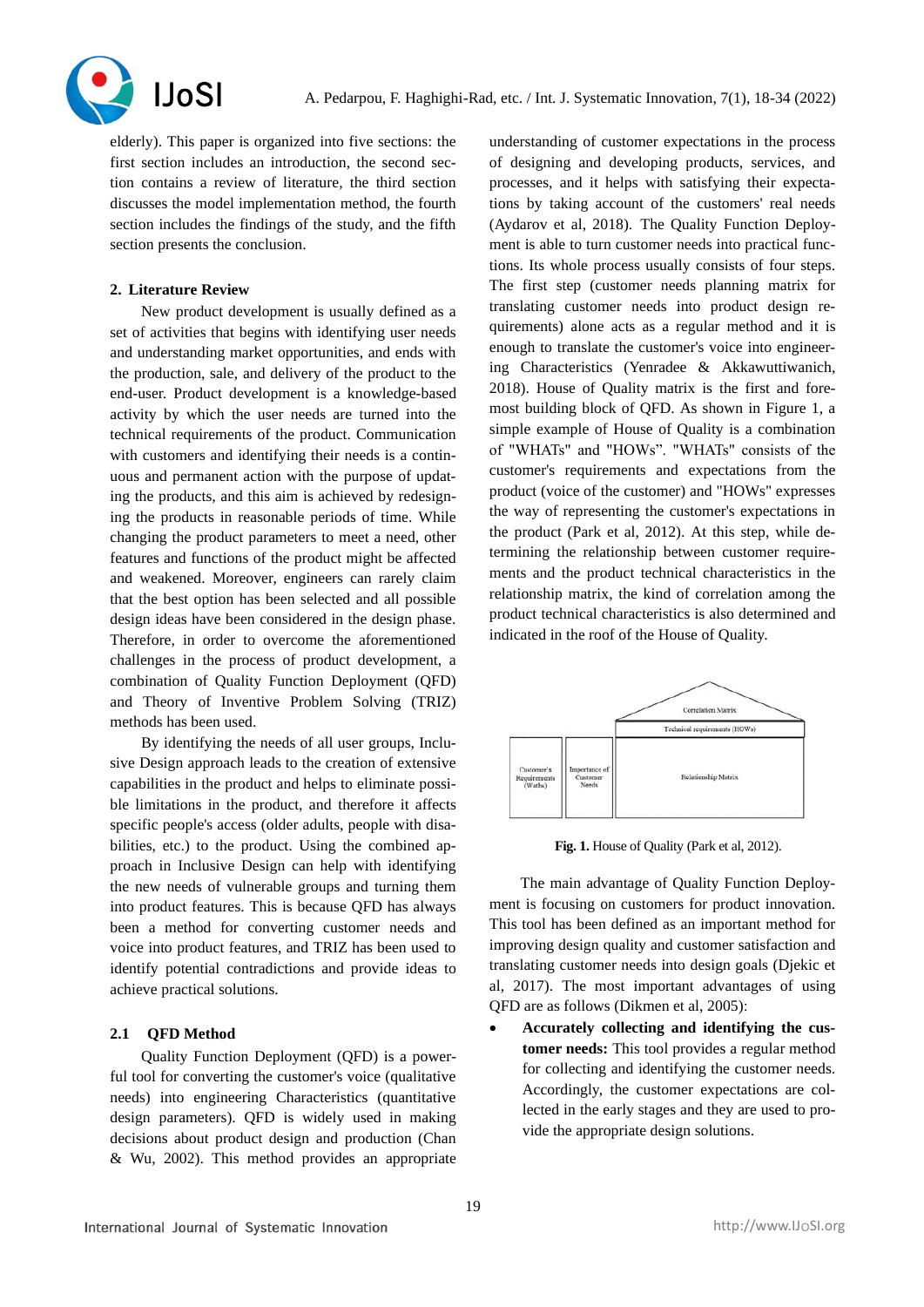

- **Better planning:** QFD helps with tracking the customer expectations from the beginning to the end of the project, and any potential distortions can be verified in a timely manner.
- **Strengthening relationship and synchronization:** QFD requires team organization and interaction to collect the customer needs and turn them to the design goals in an accurate manner. Therefore, it directs the team to do their job using simultaneous procedures and processes.
- **Reducing uncertainty:** The initial identification of customer expectations minimizes the uncertainty as the project progresses.
- **Reducing the time for product development and redesign:** From the very beginning, the project teams are exactly aware of what they can produce

# **2.2 TRIZ Method**

According to the principles of TRIZ method, the evolution of technical systems is not accidental, instead it is predictable based on certain rules. Since technical systems follow repetitive patterns in the long run, this pattern is regularly used to develop products. The design goal is to meet the needs of new and creative methods. Thus, the TRIZ Contradiction Matrix has been used to eliminate possible technical contradictions among product technical requirements by providing solutions based on the principles of innovation.

The contradiction arises when a designer has to choose between two different features. Technical contradictions arise when opposite states must be present in a product at the same time (Gadd, 2011). One of the most important tools in TRIZ is the Contradiction Matrix. One of the reasons for the development of systems is a flaw in their current function. Contradictory functions between system parameters usually make designers think about redesigning and modifying the current design. TRIZ seeks to resolve these contradictions by focusing on the system's contradictory functions and using innovative principles. By applying the Contradiction Matrix, these contradictions are identified and the proposed creative principles of TRIZ make it possible to solve the problem.

Creative principles in the ideation phase help engineers consider the best ideas for a new product design by examining the possible aspects. The Inventive Problem-Solving method has been recognized by many scientists as a systematic approach that offers a logical approach to provide creativity for innovation and

problem solving (Ilevbare et al, 2013). As shown in Table 1, Altshuller proposed forty creative principles by examining the different inventions registered in the world. According to Altshuller, innovation is a systematic process that follows specific patterns of evolution. Recent research shows that TRIZ speeds up generating ideas for new products and services and it improves quality between 70 to 300 percent (Naveiro & Oliveira, 2018).

 **Table 1.** Inventive principles (Naveiro & Oliveira, 2018).

| N               | Inventive principle          |    | Inventive principle              |
|-----------------|------------------------------|----|----------------------------------|
| 1               | Segmentation                 | 21 | Skipping                         |
| $\overline{2}$  | Extraction                   | 22 | Convert Harm into Benefit        |
| 3               | Local Quality                | 23 | Feedback                         |
| 4               | Asymmetry                    | 24 | Intermediary                     |
| 5               | Consolidation                | 25 | Self-service                     |
| ń               | Universality                 | 26 | Copying                          |
| 7               | Nesting                      |    | Dispos                           |
| 8               | counterweight                | 28 | Replacement of mechanical system |
| 9               | Preliminary anti-action      |    | Pneumatics and hydraulics        |
| 10              | Preliminary action           | 30 | Flexible shells and thin films   |
| 11              | Cushioning in Advance        | 31 | Porous materials                 |
| $\overline{12}$ | Equipotentiality             | 32 | Color changes                    |
| 13              | Do it in Reverse             | 33 | Homogeneity                      |
| 14              | Spheroidality                | 34 | Discarding and recovering        |
| 15              | Dynamics                     | 35 | Transformation of Properties     |
| 16              | Partial or excessive actions | 36 | Phase transitions                |
| 17              | Another dimension            | 37 | Thermal expansion                |
| 18              | Mechanical vibration         | 38 | Strong oxidants                  |

Engineering parameters are the physical values involved in technical contradictions which depending on the problem should be increased, minimized, or kept at a certain value. As shown in Table 2, Altshuler has proposed technical parameters to describe the characteristics or functions of engineering systems.

# **2.3 Inclusive Design**

The term "Inclusive Design" was first used in 1994 and it has been increasingly expanded since then. Its primary focus was on the global implications of population aging and disability for design challenges and market opportunities, and it was also an effort to create a link between design and social needs. Inclusive Design is recognized as a general design approach that its designers make sure that their products and services meet the needs of a wide range of potential users, re-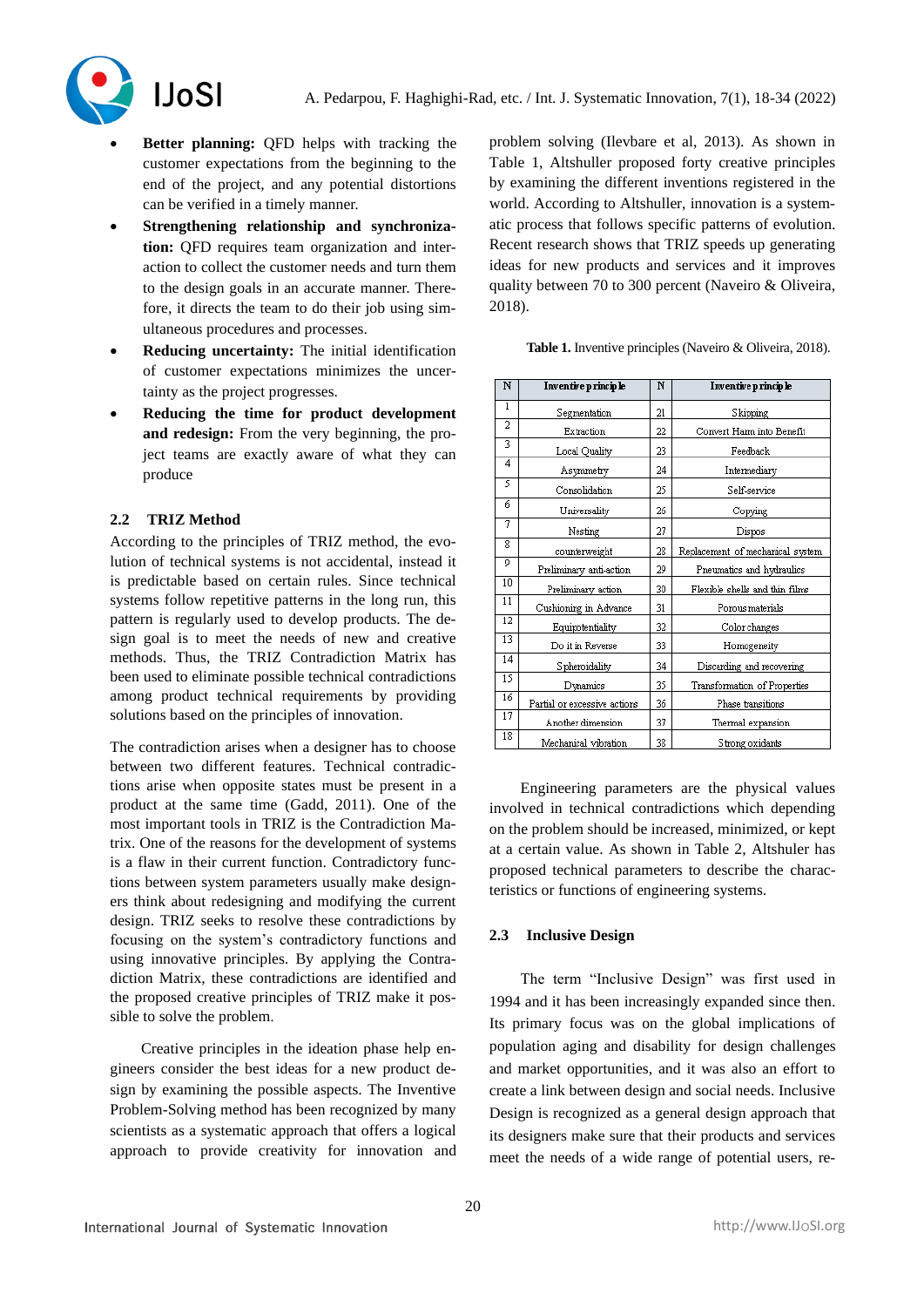



gardless of their age or ability. Inclusive Design is meant for all people in Europe and the United States. Figure 2 shows the origins of influences and ideas about Inclusive Design in both the horizontal spectrum (focusing on age and disability) and the vertical spectrum (private sector and government actions) (Clarkson & Coleman, 2015). Inclusive Design is a type of design with the aim of the maximum use of products with the most possible social function. This approach specifically focuses on the disabled and the elderly .

| N            | <b>Engineering parameters</b>     |    | Engineering parameters          |
|--------------|-----------------------------------|----|---------------------------------|
| $\mathbf{1}$ | Weight of moving object           |    | Power                           |
| 2            | Weight of nonm oving object       | 22 | Waste of energy                 |
| 3            | Length of moving object           | 23 | Waste of substance              |
| 4            | Length of nonm oving object       | 24 | Loss of inform ation            |
| 5            | Area of moving object             | 25 | Waste of time                   |
| 6            | Area of nonmovingobject           | 26 | Am ount of substance            |
| 7            | Volume of moving object           | 27 | Reliability                     |
| 8            | Volume of nonmovingobject         | 28 | Accuracy of measurement         |
| 9            | Speed                             | 29 | Accuracy of manufacturing       |
| 10           | Force                             |    |                                 |
| 11           | Tension, pressure                 | 30 | Harmfulfactors acting on object |
| 12           | Shape                             | 31 | Harmful side effects            |
| 13           | Stability of object               | 32 | Manufacturability               |
| 14           | Strength                          | 33 | Convenience of use              |
| 15           | Durability of moving object       | 34 | Repairability                   |
| 16           | Durability of nonmovingobject     | 35 | Adaptability                    |
| 17           | Temperature                       | 36 | Complexity of device            |
| 18           | <b>Brightness</b>                 | 37 | Complexity of control           |
| 19           | Energy spent by moving object     | 38 | Level of automation             |
| 20           | Energy spent by nonm oving object | 39 | Productivity                    |

# **2.4 Inclusive Design**

The term "Inclusive Design" was first used in 1994 and it has been increasingly expanded since then. Its primary focus was on the global implications of population aging and disability for design challenges and market opportunities, and it was also an effort to create a link between design and social needs. Inclusive Design is recognized as a general design approach that its designers make sure that their products and services meet the needs of a wide range of potential users, regardless of their age or ability. Inclusive Design is meant for all people in Europe and the United States. Figure 2 shows the origins of influences and ideas about Inclusive Design in both the horizontal spectrum (focusing on age and disability) and the vertical spectrum (private sector and government actions) (Clarkson

& Coleman, 2015). Inclusive Design is a type of design with the aim of the maximum use of products with the most possible social function. This approach specifically focuses on the disabled and the elderly.



**Fig. 2.** The origins of influences and ideas on Inclusive Design (Clarkson & Coleman, 2015)

# **2.5 Inclusive Design of Hygiene Products with the**

# **Help of QFD-TRIZ: A Research Gap and an**

## **Innovation**

By reviewing the literature on product design, it is clearly observed that the combination of QFD and TRIZ methods based on customer needs has been used to improve the product-service design. QFD makes it possible to translate technical characteristics into design features; however, some contradictions arise from QFD evaluation. In the correlation matrix, technical requirements that are negatively correlated with each other and are identified; they are called technical contradictions. Technical contradictions arise when opposite states must be present in a product at the same time. For example, the parameter of being automatic and cost-effective in a product is a technical contradiction, as you need to increase the level of technology in your product, but you should not increase the cost of the product in such a way that stops users from buying. Therefore, in order to strengthen the features arising from QFD, a systematic analysis based on TRIZ is performed to provide inventive solutions. In the related literature, some studies can be found about the integration of QFD and TRIZ. Specifically, you could refer to the following studies: Kim and Yoon (2012) in a study entitled "Developing a process of concept generation for new product-service systems: a QFD and TRIZ-based approach", predicted the proposed method of a carpooling service company. In the first stage, they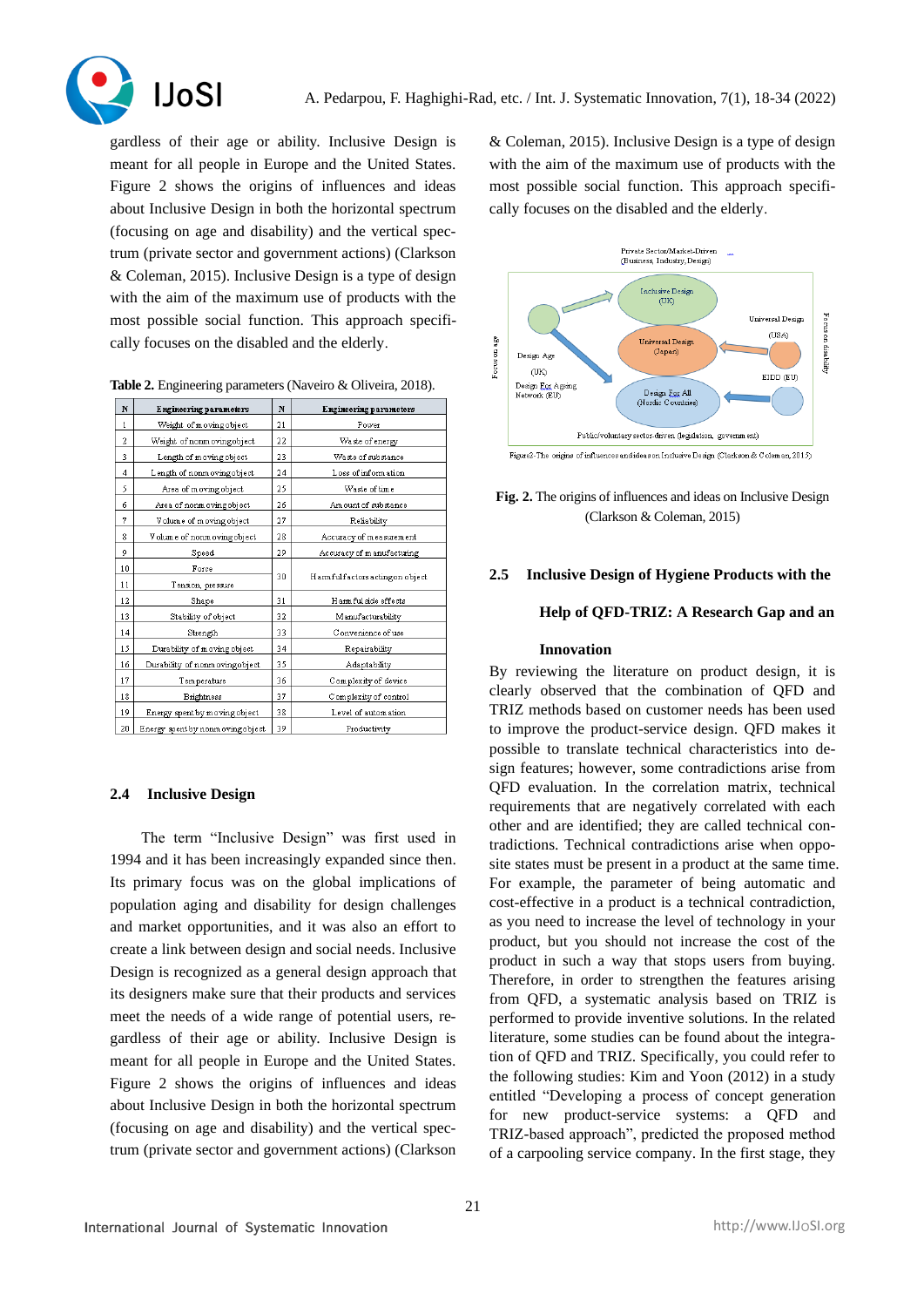

studied the relationship between customer needs and product services and in the second stage, the relationship between service concepts and product features was identified. The most important concept at this stage is paid services. With the development of electronic payment systems, payment services will improve, but this system will make information more complex. This contradiction is resolved by the inventive principles of TRIZ. The principle of "intermediary" creativity proposes using an intermediary payment system for payment services. In "Development of an innovative conceptual design process by using Pahl and Beitz's systematic design, TRIZ and QFD" (A case study on punching machine) by Mayda and Borklu (2014), TRIZ is used as a problem finder, a solution trigger, and a solution improver, which is an original contribution. In this research, QFD is used for converting customer needs into design parameters that are further taken as criteria in the evaluation step, which is another original contribution of this study. The applicability of the proposed model is demonstrated through a case study. The case study shows that the proposed model allows designers to find easily innovative and customer-centered solutions. In "Printer CAD: a QFD and TRIZ integrated design solution for large size open molding manufacturing" by Francia et al. (2017), the open molding technique has been discussed in order to update the current manufacturing technique in order to meet the emerging sustainable strategies. Through the integration of QFD and TRIZ, an innovative design method has been assessed for enhancing the manufacturing process by means of computer-aided engineering devices. Printer CAD is a project that aims to manage additive and subtractive techniques, applied to complex and large-scale products, by means of open-source software with an integrated module. Its aim is to enhance the CAD, CAM, and slicing for the intercommunication of 3D printer languages. In a study entitled "QFD and TRIZ integration in product development: a model for systematic optimization of engineering requirements (A case study on mortar)." by Naveiro and De Oliveira (2018), they are used to meet the most appropriate user needs and technical requirements in the design of a type of mortar, and the use of patent documents. As a result, their proposed ideas for "design of aerodynamic fins at the end of the mortar with retractability" cause longitudinal rotation, by integrating several technical requirements in the design of value-added products (increase mortar range - increase accuracy). The proposed model is generally proposed for the development of the product concept and it is also a useful method for the evolution of the modernization process. These are examples of QFD and TRIZ combinations in product design. Table 3 lists the studies conducted in the field of product design, using QFD, TRIZ, the combination of QFD and TRIZ, or the combination of each of them with any other tools. On the other hand, according to the case study in these researches, it can be observed that most of the studies have been conducted on industrial products.

In the context of designing sanitary and health care products, most of the studies are in specialized fields such as textile, chemical engineering, and so on. In this type of design, according to the designer's specialized orientation, the focus is on improving one of the product parameters. In some studies, after changing one product technical parameter, the performance of the applied changes was evaluated through the use of another tool. For example, in the study by Mendoza et al. (2019), entitled "Improving resource efficiency and environmental impacts through novel design and manufacturing of disposable baby diapers" the new design of disposable diapers for children was initially performed using petrolatum-based adhesive gels in order to reduce wastage and environmental effects.

| Authon's) /Year                 | Tools                                                                                                           | Case study          |                                           |
|---------------------------------|-----------------------------------------------------------------------------------------------------------------|---------------------|-------------------------------------------|
| Naveiro & de Oliviera<br>(2018) | A model for system atic optimization of<br>engineering requirements                                             | OFD & TRIZ          | m ortar                                   |
| Francia et al.<br>(2017)        | Printer CAD: QFD and TRIZ integrated<br>design solution for producing large size molds                          | OFD & TRIZ          | Production of<br>large molds              |
| Wang et al<br>(2017)            | Designing a food ordering service system                                                                        | OFD & TRIZ          | A food<br>ordering<br>companyin<br>Taiwan |
| Tsung Ko<br>(2017)              | Modeling a hybrid design matrix for new<br>product innovation                                                   | AD & TRIZ           | Elderly<br>Rehabilitation<br>Equipment    |
| Vinndh et al.<br>(2017)         | Application of fuzzy quality function<br>deployment for sustainable design of<br>consum er electronics products | Fuzzy OFD           | Auto parts                                |
| Song & Sakao<br>(2017)          | A customization-oriented fram ework for the<br>design of a sustainable product/service system                   | AHP & TRIZ          | M elevator<br>company                     |
| Chowdhury & Quaddus<br>(2016)   | A Multi-phased QFD Based Optimization<br>Approach to Sustainable Service Design                                 | AHP & FOFD          | health service<br>in Bangladesh           |
| Sabaghiet al.<br>(2016)         | Evaluation of products at the design phase for<br>an efficient disassem bly at the end-of-life<br>stage         | DOE&TOPSIS          | Jet aircraft                              |
| Wu & Ho<br>(2015)               | Integration of green quality function<br>deployment and fuzzy theory                                            | Fuzzy Green-<br>OFD | Mobile phone                              |

#### **Table 3.** A review of case studies on product design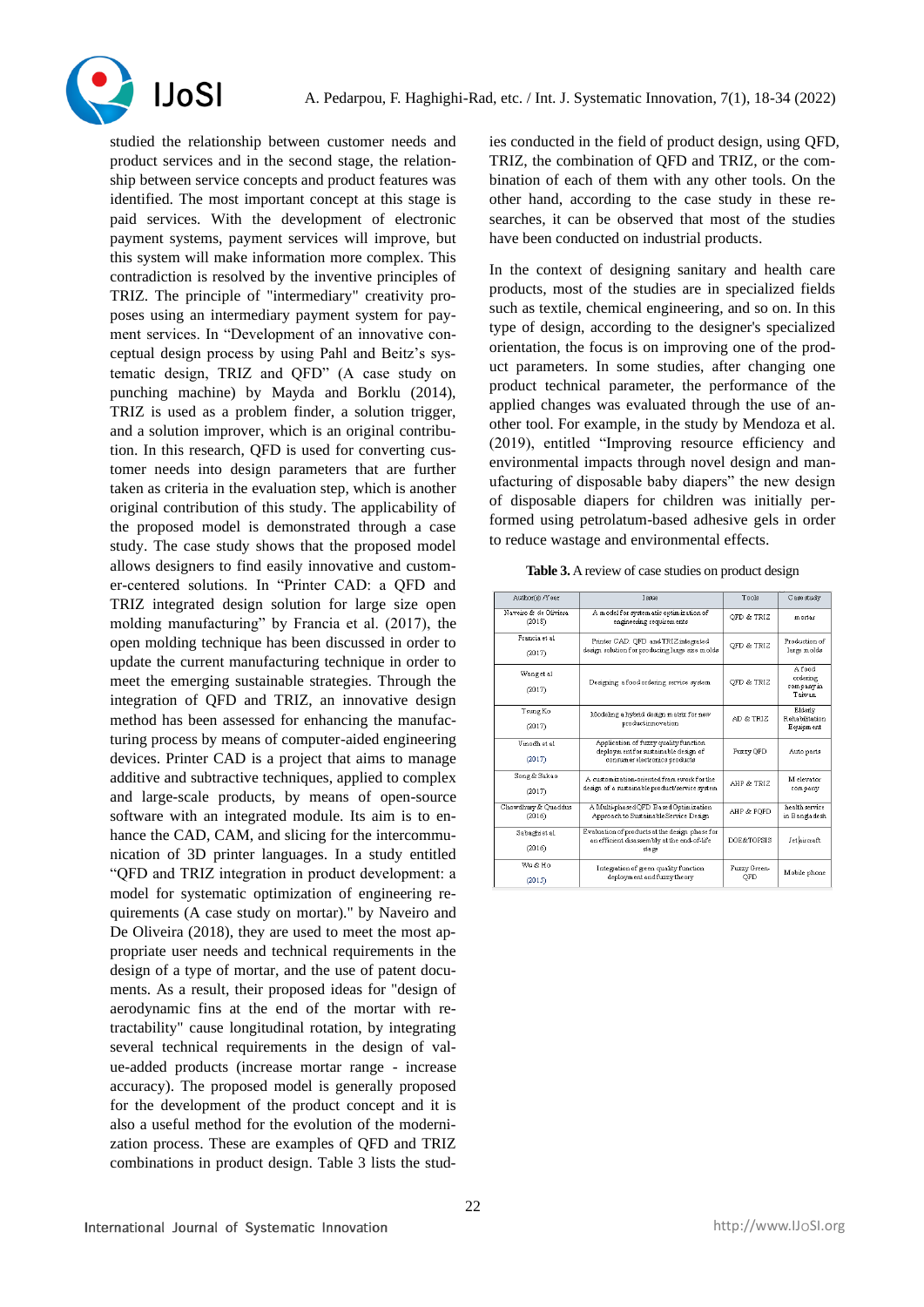

| V <sub>11</sub> et al.<br>(2015) | Incorporating QFD with modularity design for<br>improving product and its environmental<br>compatibility at the end-of-life stage | OFDE<br>&Modularity | Air-<br>conditioning<br>products |
|----------------------------------|-----------------------------------------------------------------------------------------------------------------------------------|---------------------|----------------------------------|
| Vounesi &                        | A fram ework for sustainable product design: a                                                                                    | Integrated          | Transform er                     |
| Roghanian(2015)                  | hybrid fuzzy approach based on QFDE                                                                                               | OFDE                |                                  |
| Hosseinpour et al.<br>(2015)     | A henchmark-hased method for sustainable<br>product design                                                                        | OFD & LCA           | wheelchair                       |
| Borklu & Mayda<br>(2014)         | Developm ent of an inventive conceptual design<br>process, using system atic design of TRIZ and<br>OFD                            | OFD & TRIZ          | punching<br>m achine             |
| Vinndh et al.                    | Integration of ECQFD, TRIZ, and AHP for                                                                                           | ECOFD.              | autom otive                      |
| (2014)                           | inventive and sustainable product development                                                                                     | TRIZ-AHP            | valves                           |
| Bereketli & Genevois             | An integrated QFDE approach for identifying                                                                                       | Multi-aspect        | handblender                      |
| (2013)                           | improvement strategies                                                                                                            | OFDE                |                                  |
| Kim & Yoon                       | Developing a process of concept generation for                                                                                    | OFD & TRIZ          | car sharing                      |
| (2012)                           | new product service systems                                                                                                       |                     | service                          |
| Yeh et al.<br>(2011)             | Integration of four-phase OFD and TRIZ in<br>product R&D                                                                          | OFD & TRIZ          | notebook                         |
| Wang et al.                      | ECQFD & LCA based methodology for                                                                                                 | ECOFD&LCA           | electronics                      |
| (2010)                           | sustainable product design                                                                                                        |                     | switch                           |

Finally, by evaluating the product life cycle, the performance of this diaper was compared with the previous types. In this paper, they first tried to identify customer needs in general and in all aspects of the product using QFD and customer relationship and then using TRIZ, they tried to improve those improvable aspects of the product with the participation of experts in each section and through providing creative innovation. Therefore, the one-dimensional and scattered view of a product does not happen based on a specific specialty. Rather, it happens first by identifying the improvable points in the product and then engaging each specialty in its own respective section, in fact, a comprehensive look is taken at the design of Hygiene and health care products. Hence, it can be concluded that there are two points regarding the Inclusive Design of health products: 1- Systematic design, in a way that first the requirements and improvable points in the product are identified by means of management tools in design. Then, according to the customer's priorities and needs, the technical parameters are tested and examined by a specialist in that section. 2. Inclusive Design, in a way that vulnerable groups can be involved in the process of identifying needs.

# **3. Methodology**

The integration of QFD and TRIZ methods makes it possible to effectively search for current market needs and the potential orientations of technological developments which lead to new products. The QFD matrix makes it possible to identify the most essential needs of users. Those needs have been evaluated in 30 seniors and their caregivers. The relationship between user needs and technical parameters was identified, ranked, and evaluated, and the principles of TRIZ's invention were used to resolve conflicts and create new concepts. QFD and TRIZ have complementary approaches and different time perspectives to search for market needs. While QFD identifies current needs, TRIZ identifies future needs through identifying patterns of technological evolution. Table 4 shows the increasing effect of QFD and TRIZ (Naveiri & Oliveira, 2018). In the following, the method of extracting and collecting data and the process of performing this work are described.

**Table 4.** -QFD/TRIZ synergy, *strong*  $\bullet$ , *medium* , weak  $\wedge$ 

| Index                            | TRIZ | QFD |
|----------------------------------|------|-----|
| Custom er satisfaction           |      |     |
| Product quality                  |      |     |
| Profit                           |      |     |
| Market share                     |      |     |
| Innovation                       |      |     |
| Failure forecast                 |      |     |
| Support for intellectual capital |      |     |
| Technology perspective           |      |     |

# **3.1 Problem Statement**

New challenges are emerging regarding the aging population. The product design professionals' Inclusive Design for social responsibility is new in relation to this challenge. Finding better ways for improving elderly people's relationships with their peers and their greater involvement in social activities increases their mental health and longevity. In this context, the problems of the elderly and the disabled, such as urinary incontinence, are one of the most common problems of old age that prevent the active participation of the elderly in social groups. Developing hygiene products for urinary incontinence and improving existing products can lead to the improvement of the elders' quality of life in their family relationships, social life, and work activities. Considering social factors in developing the products related to the elderly is of particular importance. However, research in the field of product design and development paid little attention to the social aspect.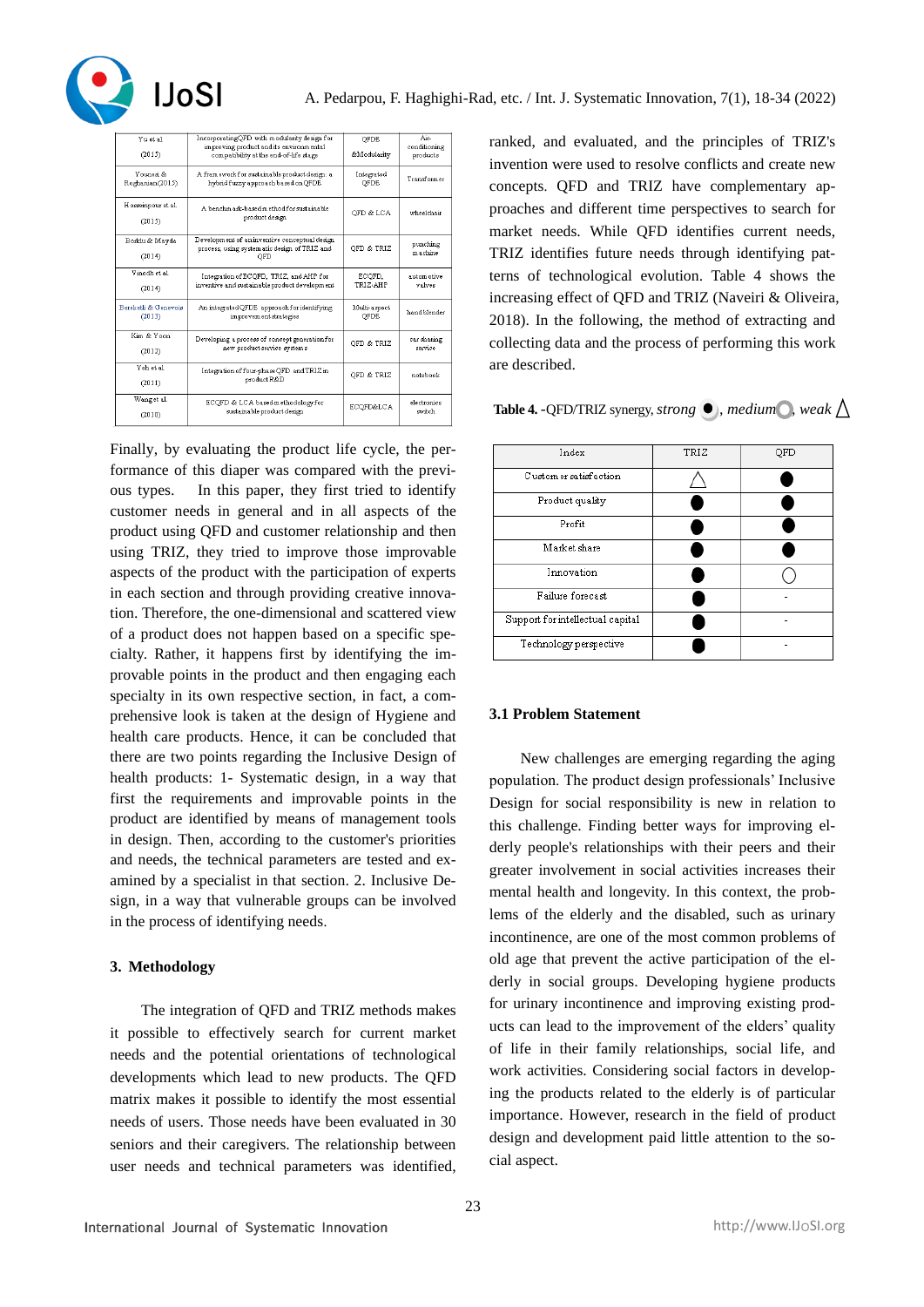

**IJoSI** The older adults' urinary incontinence problem is also problematic for their caregivers. Financial problems, as well as psychological and physical fatigue, are among the consequences for elderly caregivers. Given the above-mentioned problems, researchers believe that using high-quality products for urinary incontinence is effective in reducing the physical load for caregivers (Santini et al, 2016). Moreover, higher quality of urinary incontinence products, which reduces the presence of the caregiver, is very desirable for older adults, because in this way, their sense of dignity and self-esteem will be maintained more. This study is conducted with the aim of improving the current state of hygiene products in the country, by considering the needs of the target market, as well as the new or future technologies which can increase the products' quality.

# **3.2 Research Process**

In the first step, the data about the needs of the product users will be collected through a semi-structured interview. There are several ways to identify customer needs. In this study, based on the research subject, a semi-structured interview will be used in an oral form. To do so, a series of default questions about the elderly problems with urinary incontinence products will be extracted from the literature and will be used as the basis of the interview. However, during the interview, the interviewees will be free to express their opinions and probably raise any number of new requirements. This type of interview is used in situations where the interviewee has special conditions or collecting information is observed during the interview process because complete information can't be obtained through standard questions. Data collection in such researches is collected using face-to-face semi-structured interviews (Santini et al, 2016).

The output of this section is the needs of the elderly in relation to adult diaper products, and 10 needs will be identified based on them. To rank the customer needs, a ranking questionnaire for customer needs will be used, and product experts will rank these 10 items by assigning a number from 1 to 10, according to their order of importance. Then the score of each need will be assigned based on the equation: "N (total number)-R(rank)". For example, rank 1 receives 9 points and rank 10 received 0 points. Figure 3 and Table 5 indicate the general characteristics of the interviewees regarding the customer needs and the product technical characteristics respectively. They determine the technical characteristics of the product:



**Figure3**-General characteristics of the interviewees regarding the customer needs

Moreover, considering each customer need, one or more technical characteristics will be identified in the product by the product experts, and the output of this section is the product's technical characteristics. Specifying the characteristics makes it possible to identify the priority of each technical characteristic and its effect on meeting each of the needs in the QFD relationship matrix.

**Table 5-**General characteristics of the interviewees regarding the product technical characteristics

| Connoisseur | Education | Job Title                             | Experience |
|-------------|-----------|---------------------------------------|------------|
|             | Phd       | Production Manager                    | 14         |
| 2           | Masters   | Production Supervisor                 | 12         |
|             | Masters   | Quality Control Manager               | 10         |
| 4           | Masters   | Production Planning Manager           | 8          |
|             | Masters   | Business unit expert                  |            |
|             | Bachelor  | Technical expert of a production unit |            |

Once the customer needs and technical characteristics of the product are identified, the QFD matrix will be formed, and the relationship matrix and the correlation matrix will be solved. At this stage, the QFD matrix will be formed according to the data related to customer needs and the product's technical characteristics. The output of this stage is the inventive ideas for resolving the identified contradictions which will ultimately lead to satisfying the needs that these contradictions arise from. At the ideation stage, the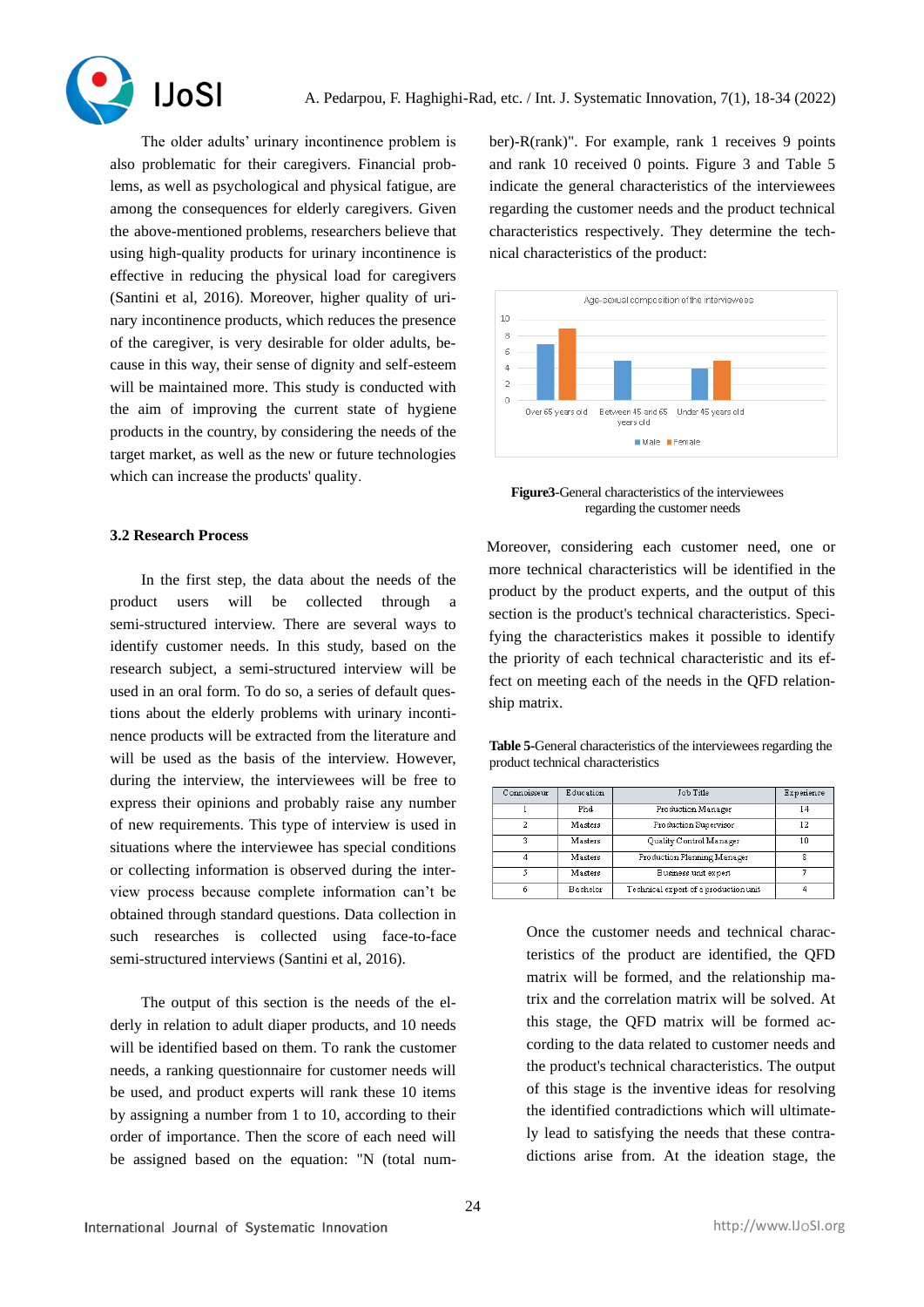

A. Pedarpou, F. Haghighi-Rad, etc. / Int. J. Systematic Innovation, 7(1), 18-34 (2022)

opinions of the design team will be considered and applied. The characteristics of the design team are shown in Table 6 (connoisseurs 1, 2, 3, and 4 in Tables 5 and 6 are the same).

**Table 6**-General Characteristics of the design team

| Connoisseur | Education | Job Title                   | Experience |
|-------------|-----------|-----------------------------|------------|
|             | Phd       | Production Manager          | 14         |
| 2           | Masters   | Production Supervisor       | 12         |
| ٩           | Masters   | Quality Control Manager     | 10         |
|             | Masters   | Production Planning Manager | 8          |
|             | Masters   | Nurse for the elderly       | q          |
| ń           | Bachelor  | Nurse for the elderly       |            |

Finally, an evaluation will be performed according to the new concept of the product to determine whether the new concepts presented in relation to customer needs will improve the product. Innovative solutions will be represented as new technical characteristics and will be then integrated into a reference concept. At this stage, using the House of Quality relationship matrix, we will determine the impact that each of the technical characteristics (after implementing the ideas in the product) will have on customer needs (improves the need +, makes it worse -, or that need itself changes the product and formes a new idea =). If possible, we will once again generate new concepts for negative symbols through the use of TRIZ Contradiction Matrix, so that all relationships will be positive. Given the new concept of the product and through the re-evaluation of the relationship matrix, an initial evaluation of the new product will be performed. This matrix will examine the new product to check whether it has improved in meeting the customer needs (Clausing & Fey, 2004). The algorithm of the research stages is shown in Figure4.



**Fig. 4** Algorithm of the Research Implementation Stages

## **3.3 Steps of the Implementation Procedure (Case**

#### **Study)**

The steps for implementing the model and the input and output of each step are presented in table 7 to figure 10:

**Step1.** The user needs were identified through the interview with 19 seniors and 11 nurses of the older adults who could not be interviewed. Moreover, while considering each of the customer needs, one or more technical characteristics in the product were identified by product experts, and meeting the customer needs is related to these technical parameters.

**Step2.** The House of Quality matrix in this study consists of four main sections, including qualitative customer needs, technical and engineering requirements, relationship matrix, and finally technical correlations matrix. Its aim is to assess the type of relationship between a product's technical requirements and the identification of negative correlations between them. The effect of each technical characteristic on the needs of each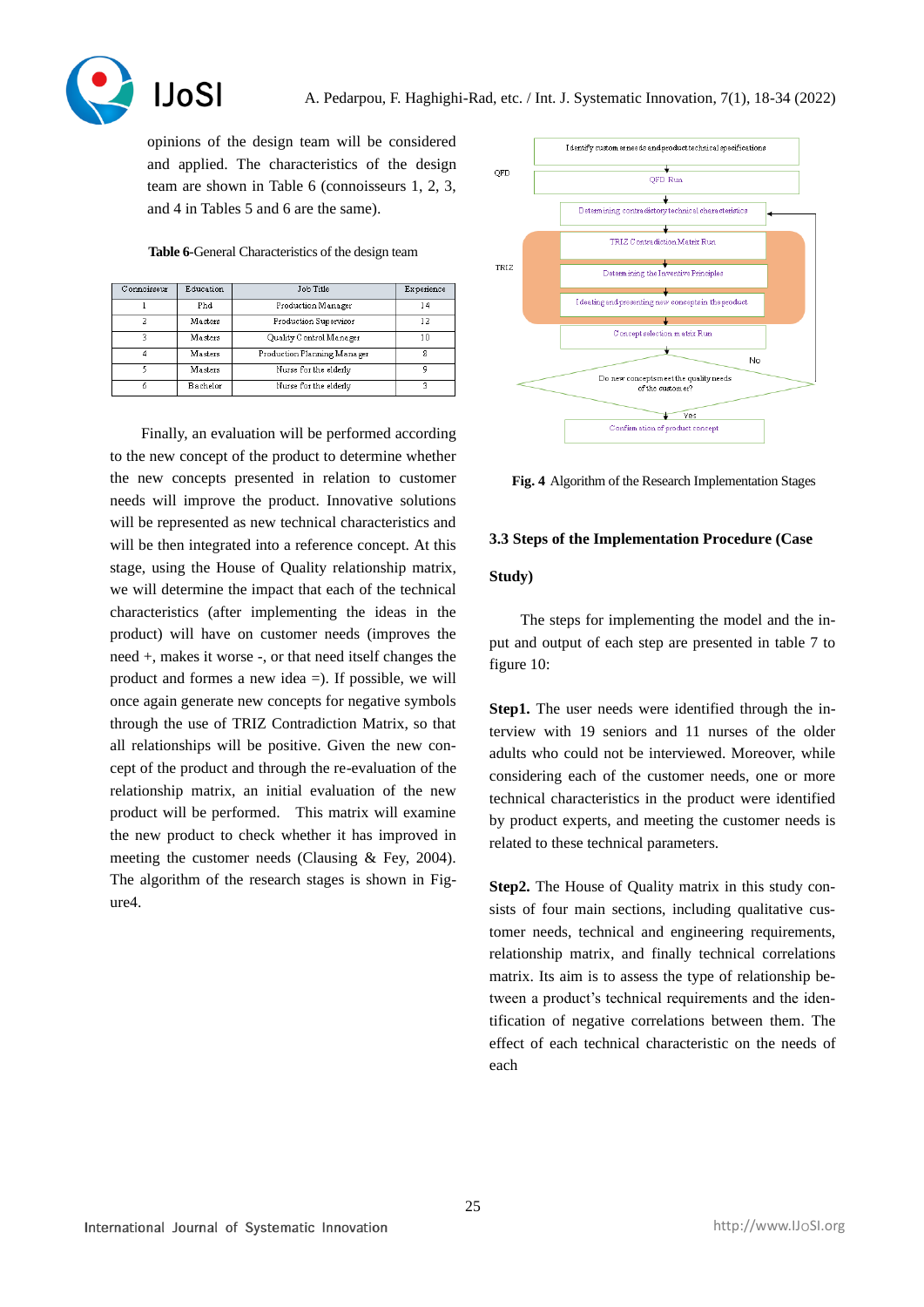

**Table7**-Customer Requirements

| N              | <b>Customer</b> needs                   | N                  | <b>Customer</b> needs                                 |
|----------------|-----------------------------------------|--------------------|-------------------------------------------------------|
|                | High absorption                         | 6                  | Ease of changing                                      |
| $\overline{2}$ | Not causing skin sensitivity            |                    | Elasticity of the side bands                          |
| ٩              | Not spreading the bad smell             | $\mathbf{\hat{z}}$ | Not being visible and noticeable from the clothes top |
| 4              | Variety in size                         | 9                  | Reasonable price of the diaper                        |
|                | Not causing skin rash and inflamm ation | 10                 | Offering hygiene cleansing packs with diaper          |

user is shown through the use of assigned weight, which is one of the numbers (1, 3, and 9) that show the weak, medium, and strong relationships respectively. By the implementation of QFD in the first step, the ranking of the product's technical characteristics will be performed, which will take place in the House of Quality relationship matrix, by calculating the relative weight of each technical characteristic. In the roof section of the House of Quality and with the implementation of a correlation matrix, the contradictory technical characteristics will be identified, which will be the output of the QFD matrix for the implementation of TRIZ. The + and - symbols indicate the positive and negative interactions between the product's technical characteristics respectively. The negative interaction between the two characteristics indicates that either these two characteristics cannot simultaneously exist in the product or increasing the effect of one characteristic will weaken the other.

**Table8**-Technical Requirements

| N              | <b>Product technical Characteristics</b>   | N  | <b>Product technical Characteristics</b>        |
|----------------|--------------------------------------------|----|-------------------------------------------------|
| $\mathbf{1}$   | The material of the absorbent layer        | 7  | Control of changing time for a diaper           |
| $\overline{2}$ | absorbent powder type                      | 8  | Outer layer shape                               |
| 3              | Air exchange in the diaper's outer layer   | 9  | Compatibility with body anatomy                 |
| 4              | fragrance materials                        | 10 | Glue material used between the diaper lavers    |
| 5              | Design of the accompanying hygiene package | 11 | Use of biodegradable materials as raw materials |
| 6              | The elasticity of the sidebands            | 12 | Multiple diaper sizes                           |
|                |                                            | 13 | Economic design                                 |

**Step 3.** According to the House of Quality correlation matrix and contradictory technical characteristics, at first an engineering parameter will be determined for each of the contradictory technical characteristics according to the Contradiction Matrix. Contradiction Matrix is a 39 x 39 matrix consisting of 39 engineering parameters. One parameter is in the vertical axis that needs to be improved and the other parameter is in the horizontal axis which should not be worse; and at the intersection of this matrix, there are the innovation principles of TRIZ that are used to solve this problem (Moehrle, 2005). The output of this step is the identification of the innovation principles corresponding to each pair of contradictory technical characteristics.



**Figure 5**-House of Quality (Naveiro & Oliveira, 2018)

**Step4.** Using the innovation principles obtained in the previous step, the design team will try to present inventive and operational ideas in the desired product, by using their own knowledge and experience. Ideation can be achieved as a team and by means of ideation methods such as brainstorming. Table 9 is a sample table:

|    | Improving feature                      | Volume of moving object                   | Speed               | Force           | <b>Tension or pressure</b> | Shape               | Reliability                     | Harmul actions que to the<br>object | Easy to operate | Easy to repair | Complexity of device       | Difficulties of detection<br>and measure |
|----|----------------------------------------|-------------------------------------------|---------------------|-----------------|----------------------------|---------------------|---------------------------------|-------------------------------------|-----------------|----------------|----------------------------|------------------------------------------|
|    | <b>Worsening feature</b>               |                                           |                     |                 |                            |                     |                                 |                                     |                 |                |                            |                                          |
|    |                                        | $\overline{\phantom{a}}$                  | g                   | 10              | 11                         | 12                  | 27                              | 31                                  | 33              | 34             | 36                         | 37                                       |
| 9  | Volume of moving object                | ×                                         | 7.29<br>.34         | 15,28<br>13.19  | 6,18,3<br>8,40             | 35.1<br>5,18<br>.34 | 11,35,27.<br>28                 | 2,24,3 32,28,<br>5,21               | 13.12           | 6,27           | 34, 2, 2 10, 29,<br>4,34   | 3,34,27,1                                |
| 10 | force                                  | 15,9,12,3                                 | 13.2<br>8.15<br>.12 | ×               | 16,21<br>11                | 10.5<br>5,40<br>34  | 3, 35, 13, 2 13, 3, 3 1, 28, 3, | 6.24                                | 25              | 1              | 15, 1, 1 26, 35,<br>10.18  | 36.37.10.<br>19                          |
| 11 | <b>Tension or pressure</b>             | 6,35,10                                   | ,36 21              | 6,3636,35,      | ¥                          | 35.4<br>,15,<br>10  | 10,13,19, 2,33,2<br>35          | 7.18                                | 11              | $\overline{a}$ |                            | $19.1.3\big _{2,36,37}$                  |
| 12 | shape                                  | 14,4,15,2<br>$\overline{2}$               | 35.1<br>5.34<br>18  | 35,10,<br>37,40 | 34,15,<br>10.14            |                     | 10,40,18                        | 35,1                                | 32,15,<br>26    | 2,13,1         | 16,29,<br>1,28             | 15,13,19                                 |
| 15 | Duration of action of moving<br>object | 10, 2, 19, 3 3, 35 19, 2, 1 19, 3, 2<br>o | $\overline{5}$      | 8               | 7                          | 14.2<br>25          | $6,28$ 11, 2, 13                | 21,39,<br>16.22                     | 2.27            | 27             | 9.15                       | 29, 10, 10, 4, 2 19, 29, 39<br>35        |
| 33 | Easy to operate                        | 1,6,35,15 18,1 28,13,                     | 3,34                | 35              | 2,32,1<br>2                | 15,3<br>4,29<br>28  | 17,27,8,4<br>a                  | 15,2,7                              | ٠               |                | 2,26, 32,26,<br>1,32 12.17 | 12,4,5                                   |

**Figure 6**-TRIZ Contradiction Matrix (Naveiro & Oliveira, 2018)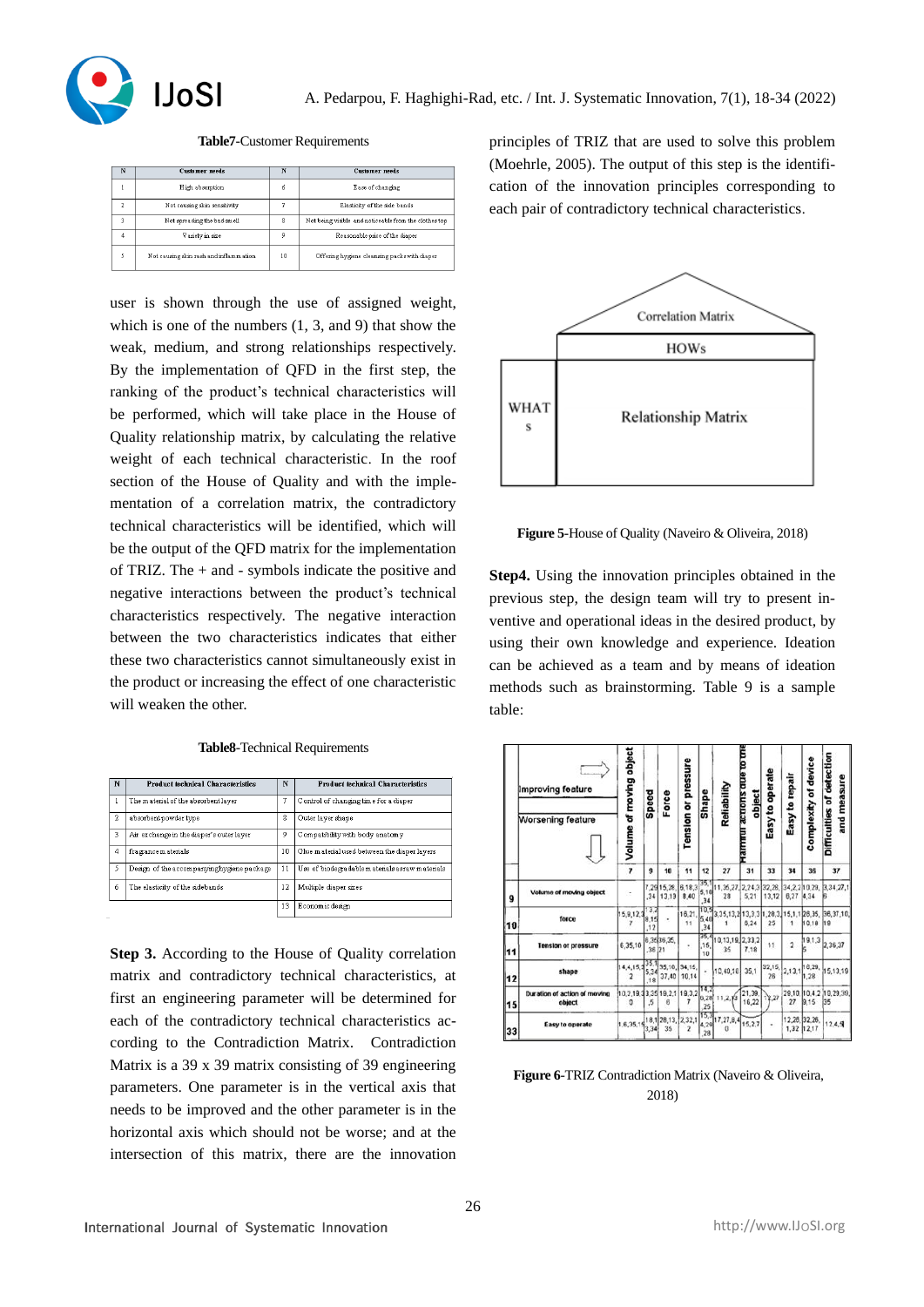

**Table9** -The Idea Step

| Contradictory<br>technical<br>characteristics | Corresponding<br>engineering<br>parameters | Innovation principles<br>(Previous step output)      | inventive solution.<br>(Output step 4)                                                 |
|-----------------------------------------------|--------------------------------------------|------------------------------------------------------|----------------------------------------------------------------------------------------|
| X<br>32                                       | Efficiency<br>power                        | 34. Discarding and recovery<br>35. Parameter changes | changing the shape of the<br>V<br>absorbentlaver<br>changing the type of<br>m aterials |

**Step5.** Finally, by implementing the concept selection matrix, it will be revealed which new concept will be accepted. At this stage, the concepts presented in the previous step are evaluated. The product concept is actually created by combining the solutions provided by the creative principles in the previous step. Due to the changes made conceptually and using creative principles in the product, the new product concept replaces the previous one. At this stage, any of the relationships identified in the first phase of the House of Quality (communication matrix) can be improved or weakened according to the new product concept. Relationships that improve in the new product concept receive a positive (+) sign; relationships that weaken receive a (-) sign, and relationships whose technical characteristics have been used to provide creative solutions receive  $a =$ ) sign. This means that these technical specifications have been used in the new product design. At this stage, if there is no negative relationship according to the product experts, the new product concept can be presented as a proposal. If there is a negative relationship, the previous TRIZ steps should be repeated by using the contradiction matrix and creative principles.

|                            | Technical requirements |  |  |                             |  |
|----------------------------|------------------------|--|--|-----------------------------|--|
|                            |                        |  |  |                             |  |
| requirements<br>customer's |                        |  |  | The concept of<br>reference |  |
|                            |                        |  |  |                             |  |

# **3.3.1 Identification of Users' Needs**

Given the number of needs identified through the interviews with older adults, customer needs are ranked from 1 to 10. Then a score is assigned to each rank (based on the total number of customer needs minus the rank assigned to each need). For example, 9 points is given to rank 1, and 0 points is given to rank 10. Finally, the relative weight of each elderly need was calculated by the sum of the points related to each need in relation to the total points. Table 11 displays the ranking of customer needs .

| Table 11-The relative weight of customer needs |  |  |
|------------------------------------------------|--|--|
|                                                |  |  |

| N              | Custom er needs                                             | Expert                  | Expert<br>$\overline{2}$ | Expert<br>3             | Expert<br>4             | Expert<br>5    | Expert<br>6        | Total<br>points    | Relative<br>weight |
|----------------|-------------------------------------------------------------|-------------------------|--------------------------|-------------------------|-------------------------|----------------|--------------------|--------------------|--------------------|
| $\mathbf{1}$   | High absorption                                             | ģ,                      | 9                        | 7                       | 9                       | 7              | $\overline{Q}$     | 50                 | 0.19               |
| $\overline{a}$ | Not spreading the bad<br>sm ell                             | 5                       | ń                        | $\overline{\mathbf{4}}$ | $\overline{\mathbf{4}}$ | 5              | 6                  | 30                 | 0.11               |
| $\mathbf{a}$   | Variety in size                                             | $\overline{2}$          | $\Omega$                 | $\mathbf{1}$            | $\overline{2}$          | $\overline{2}$ | $\mathbf{1}$       | $\bar{8}$          | 0.03               |
| $\ddot{4}$     | Not causing skin<br>sensitivity                             | 7                       | $\bar{x}$                | $\boldsymbol{8}$        | 7                       | $\overline{8}$ | 7                  | 45                 | 0.17               |
| 5              | Not causing skin rash<br>and inflammation                   | $\bar{R}$               | 7                        | Q                       | $\bar{R}$               | 9              | $\mathbf{\hat{x}}$ | 49                 | 0.18               |
| 6              | Ease of change                                              | 6                       | 5                        | $\overline{a}$          | 6                       | 6              | 5                  | 30                 | 0.11               |
| 7              | Not causing<br>discom fort on the top<br>diaper tape        | $\Omega$                | 4                        | 6                       | $\mathbf{0}$            | $\mathbf{0}$   | O.                 | $10^{-1}$          | 0.04               |
| a              | Being economical                                            | $\overline{\mathbf{4}}$ | $\overline{a}$           | 3                       | 5                       | $\overline{a}$ | 4                  | 22                 | 0.08               |
| 9              | Not being visible and<br>noticeable from the<br>clothes top | $\overline{3}$          | 3                        | 5                       | $\mathbf{1}$            | $\overline{3}$ | 3                  | 18                 | 0.07               |
| 10             | Hygiene package<br>accompanyingdiaper                       | $\mathbf{1}$            | $\mathbf{1}$             | $\Omega$                | ٩                       | $\mathbf{1}$   | $\overline{2}$     | $\mathbf{\hat{z}}$ | 0.03               |
|                |                                                             |                         |                          |                         |                         |                |                    | 270                | $\mathbf{1}$       |

# **3.3.2 Identification of Product's Technical Charac-**

#### **teristics**

After determining and providing the list of customer needs, the technical and engineering specifications related to each customer need (relationship matrix columns) will be determined by the engineers of Easy Life cellulose manufacturing plant.

Then, the relationship matrix questionnaire will be used to determine the level of performance and effectiveness of each technical need in respect of the customer needs. Experts in this questionnaire will score points as follows: 0 for lack of relationship, 1 for a poor relationship, 3 for a medium relationship, and 9 for a strong relationship. Once the relationship matrix is determined, the absolute and relative weight of technical characteristics will be obtained. If the relationship between each of the qualitative demands (i) and the technical characteristics (j) are defined by  $d_{ii}$ ; and  $a_i$  is the degree of importance of each qualitative demand, i.e. the absolute weight of each technical characteristic will be obtained by the following relation: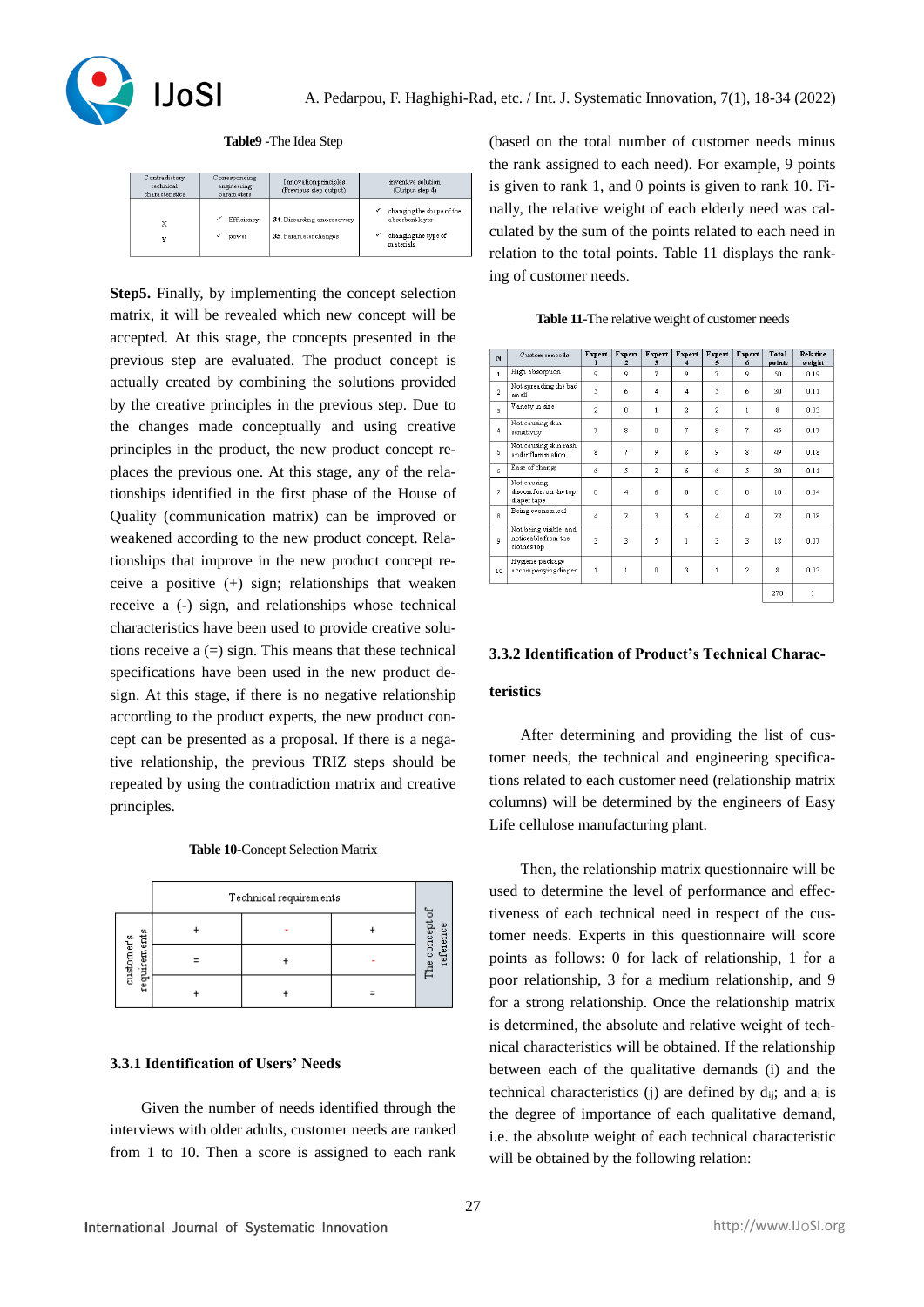

$$
W_i = \sum a_i d_{ij} i = 1 ... n j = 1 ... n
$$

The relative weight of each technical characteristic is also calculated through the following relation :

 $(1-2)$ absolute weight of each characteristic relative weight  $=\frac{absolutie weight\ of\ each\ characteristic}{Sum\ of\ the\ technical\ characteristic\ weights}$  $\times$ 100

## **3.3.3 QFD Matrix formation**

Then, by using QFD, relationship matrix, and correlation matrix in House of Quality, the relationship between customer needs and technical requirements of the product, and the internal relationship between technical requirements of product with the opinion of cellulose industry engineers are also determined. The House of Quality relationship matrix and correlation matrix is shown in Table 11 and Figure 7, respectively.

**Table12**-House of Quality relationship matrix





**Figure7**-House of quality correlation matrix

#### **3.3.4 TRIZ as an Approach to Deal with Contradic-**

## **tions**

The output of the correlation matrix, i.e. the technical characteristics which have negative correlations with each other, is entered as input in the Contradiction Matrix. At this stage, we first select the closest corresponding engineering parameter from the 39 TRIZ engineering parameters, found in the table for each of the contradictory technical characteristics. For example, the engineering parameter "Power" has been selected for the technical characteristics of "Absorbent Layers Material" and "Absorbent Powder Type", and the engineering parameter "Efficiency" has been selected for the technical characteristic of "Economic Design". Table 13 indicates the contradictory technical characteristics and the engineering parameters corresponding to each of these characteristics.

**Table13**-Correspondance of technical parameters with TRIZ engineering parameters

| Product technical Characteristics                                      | Corresponding         | Product technical         | Corresponding         |
|------------------------------------------------------------------------|-----------------------|---------------------------|-----------------------|
|                                                                        | engineering parameter | Characteristics           | engineering parameter |
| Improving the absorbent layers<br>m aterial, and absorbent powder type | power                 | <b>ECO</b><br>v<br>Design | Efficiency            |
| Controlling the time of changing                                       | Accuracy of           | ECO                       | Efficiency            |
| diaper                                                                 | measurement           | Design                    |                       |
| Design of the cleaning package<br>accompanyingproduct                  | Ease of use           | ECO<br>Design             | Efficiency            |

After determining the engineering parameters corresponding to each of the product's technical char-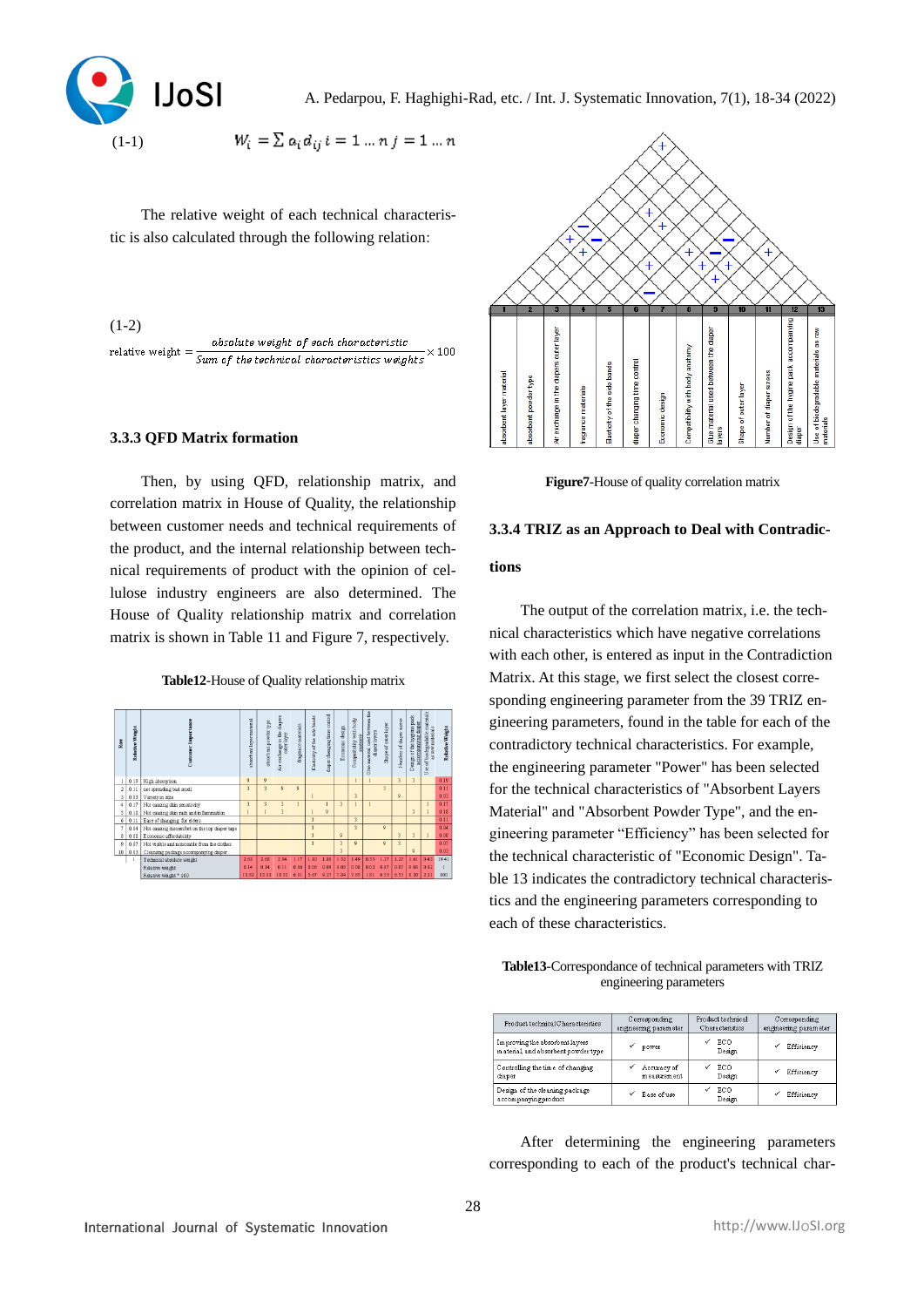

acteristics, the inventive principles associated with each pair of technical characteristics are identified at the intersection of the two parameters in the TRIZ Contradiction Matrix. The inventive principles in the Contradiction Matrix are located at the intersection of two engineering parameters, one of which is always known as the improving parameter and the other is known as the worsening parameter.

# **3.3.5 Presenting Inventive Ideas**

At this stage of the TRIZ process, the project team must achieve a specific solution to the product's problem by means of creative principles. The technical contradiction solution must be in such a way that improvement in one of the product parameters does not lead to the weakening of other parameters.

**Table 14**-Identification of the inventive principles in the TRIZ Contradiction Matrix

| Improving parameter          | Weakening param eter |  |
|------------------------------|----------------------|--|
|                              | Efficiency           |  |
| Power                        | 28, 34, 35           |  |
| Accuracy of<br>m easurem ent | 10, 28, 32, 34       |  |
| Ease of use                  | 1, 15, 28            |  |

For instance, the technical contradiction between "power-efficiency" indicates that in order to improve the diaper's absorption power, a solution must be proposed that while improving the diaper's absorption power, the price of the product remains economical for the customer. The proposed solutions are of two types. the first group consists of solutions that do not have any negative effect on other parameters while improving one parameter. The second group consists of solutions that in addition to improving a parameter like product quality cause an increase in the product's price, but the customer is willing to pay the higher price for the higher quality and better service and it is affordable to the customer. The proposed ideas at this stage are shown in Table 15 .

**Table15**-Presenting Inventive Ideas

|   | Contradictory technical Characteristics |                                                                      | Contradictory<br>parameters  | Inventive<br>principles                                                                          | Inventive solutions                                                                                                                                                                    |
|---|-----------------------------------------|----------------------------------------------------------------------|------------------------------|--------------------------------------------------------------------------------------------------|----------------------------------------------------------------------------------------------------------------------------------------------------------------------------------------|
|   | ✓<br>Economic<br>✓<br>design            | <b>Ahsorhent</b><br>laver material<br>Type of<br>absorbent<br>powder | Efficiency<br>✓<br>Power     | 34. Discarding<br>andrecovering<br>35 Parameter<br>changes or<br>changing the<br>physical states | Using perforated film<br>in the inner layer of<br>diaper<br>Changing the type of<br>materialsused in the<br>absorbent powder                                                           |
| ✓ | Economic.<br>✓<br>design                | Diaper<br>changing time                                              | Efficiency<br>Precision      | 32 Color<br>changes<br>28. Mechanics<br>substitution                                             | Using wetness<br>indicator to show the<br>time for changing a<br>diaper<br>Using a humidifier<br>system in the diaper                                                                  |
|   | ✓<br>Economic<br>design                 | Hygiene pack<br>accompanying<br>the product                          | Efficiency<br>Ease of<br>use | 1. Segm entation                                                                                 | Designing a hygiene<br>pack accompanying<br>diaper including<br>cleansing foam and<br>pad being offered<br>along with the main<br>product                                              |
|   | Economic<br>✓<br>design                 | Number of<br>diaper sizes                                            | Efficiency<br>Ease of<br>use | 1. Segn entation<br>15. Dynamics                                                                 | Producing diapers with<br>m ore variety of sizes<br>than the three main<br>sizes of small.<br>medium, and large.<br>Producing diapers<br>suitable for people<br>with extra-large sizes |

#### **3.3.6 Concept Selection Matrix**

At this stage, the product concept which was created in the previous step is called "reference concept". By considering the reference concept and reviewing the relationship matrix, an attempt is taken to identify the improved or weakened relationships. In this study, the reference concept based on which the relationship matrix must be formed is an adult diaper with a double-layered absorbent core and perforated film structure. The absorbent powder used in this diaper is paper pulp-free and is only based on super absorbent powder, and a wetness indicator or moisture sensor for alerting the diaper changing time has been added to this product. It also has extra-large sizes and customers can order hygiene accessories along with the diaper. At this stage, any of the relationships identified in the first stage of the House of Quality (relationship matrix) can be improved or weakened based on the new product concept. The concept selection matrix is shown in Table 16.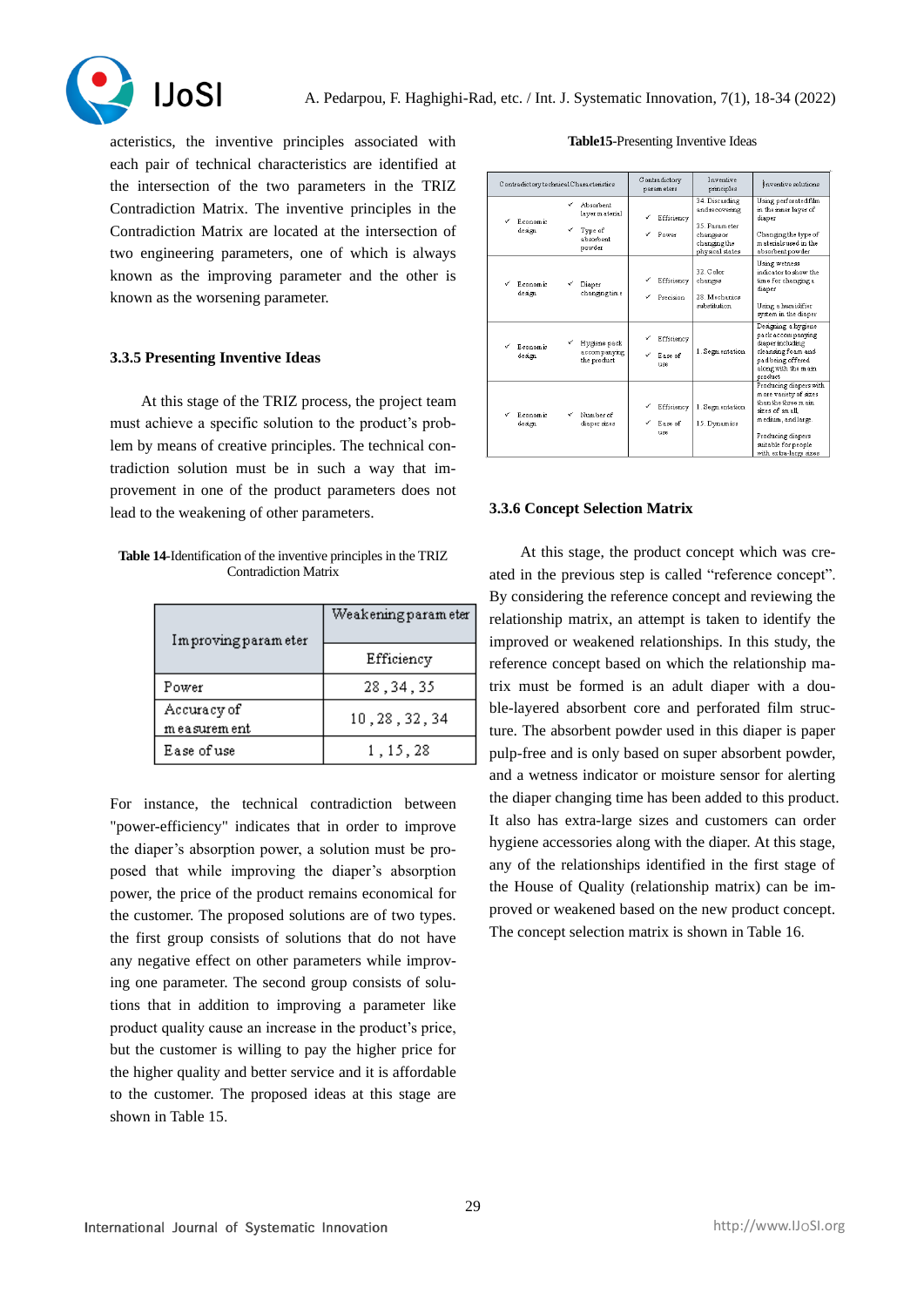

**Table16**-Concept selection matrix



The new product concept shows that the product design has been weakened at this stage in terms of changes in "the shape of the outer layer" and "economic affordability". The shape of the outer layer has changed due to the concept of wetness indicator in the outer layer of the diaper showing the time for changing the diaper. Moreover, using a diaper moisture sensor that alerts the caregivers to the time of changing the diaper by changing color or an alarm is not suitable for the elderly. The changing time alert by creating vibration in the diaper is also not applicable for most older adults needing a nurse or a caregiver. Therefore, the humidity sensor must be able to warn the caregiver, while those around the elderly do not notice this warning. It should also be economically affordable for the customer .

The contradiction that exists at this stage stems from an improving characteristic that is called "diaper changing time control" and two weakening technical characteristics that are "diaper's shape of outer layer "and "economic design". At this stage, the engineering parameter corresponding to the "diaper changing time control" that we intend to improve is selected to be "automation level". On the other hand, the weakened parameters are "diaper's shape of outer layer" and "economic design". The parameters corresponding to these two characteristics are "device complexity" and "efficiency" respectively. "Automation level" is selected because the alarm sensor must be more advanced than a simple wetness indicator used in child diapers. Increasing the product's "automation level" will lead to an increase in the "device complexity", which is a negative characteristic, and this means that to solve this technical contradiction, while increasing the level of automation, more complexity in the diaper's outer layer must be prevented. Therefore, the project team must provide a solution that while meeting the need for "having strict control over the diaper's changing time", does not complicate the shape of diaper's appearance and be economically justifiable for the consumer .

# **Table17**-Correspondance of technical parameters with TRIZ engineering parameters

| product technical                 | Corresponding         | product technical                                  | Corresponding                   |
|-----------------------------------|-----------------------|----------------------------------------------------|---------------------------------|
| characteristics                   | engineering parameter | characteristics                                    | engineering parameter           |
| Diaper's changing time<br>control | Autom atic level      | The shape of the outer<br>layer<br>Economic design | Device complexity<br>Efficiency |

The inventive principles associated with the parameters of "automation level", "device complexity" and "efficiency" are identified in the Contradiction Matrix according to Table 18.

#### **Table 18**-TRIZ Inventive Principles

| Improving parameter | Weakening parameter |                   |  |
|---------------------|---------------------|-------------------|--|
|                     | Efficiency          | Device complexity |  |
| Autom ation level   | 5,12,26,35          | 10,15,24          |  |

In the following, the project team presented their ideas according to the inventive principles .

#### **Table19**-Inventive Ideas

| Contradictory technical<br><b>Characteristics</b> |                                    | Contradictory parameters |                     | Inventive<br>principles              | Inventive solution                                                                 |
|---------------------------------------------------|------------------------------------|--------------------------|---------------------|--------------------------------------|------------------------------------------------------------------------------------|
| The diaper's<br>changing<br>time control          | The shape<br>of the outer<br>laver | Device<br>complexity     | Automation<br>level | 15. dynamics<br>24.<br>interm ediary | Using a humidifier that has the<br>ability to send messages on mobile<br>software. |
| The diaper's<br>changing<br>tim e control.        | Economic<br>design                 | Efficiency               | Automation<br>level | 5. Merging<br>26. Copying            | Using a humidifier device that can<br>he removed and reinstalled.                  |

# **4. Findings**

This study aimed at identifying and ranking the needs of older adults in using urinary incontinence products and improving the conceptual design of the desired product (adult diaper) by using Quality Function Deployment (QFD) and systematic innovation. By using Quality Function Deployment, needs of the elderly concerning adult diapers were identified and prioritized, and then, by using the opinions of product experts, the technical characteristics related to the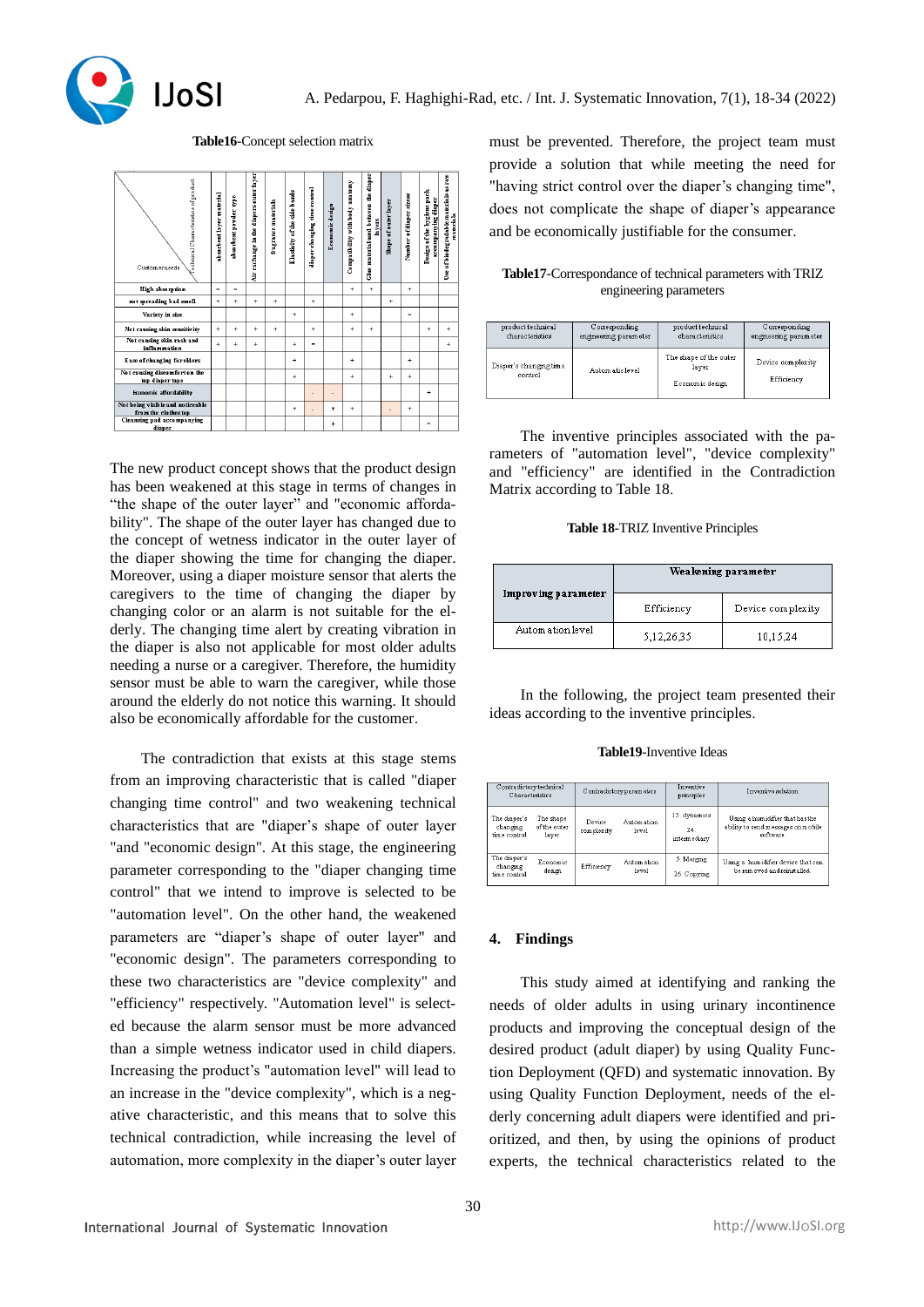

needs of the elderly were identified and prioritized. By using systematic innovation methods and product expert opinions, practical ideas for improving the design of the future product were conceptually presented .

## **Table20**-Accepted product concepts

| New technical<br>characteristics | New product concepts                                                                                                                                                                           |
|----------------------------------|------------------------------------------------------------------------------------------------------------------------------------------------------------------------------------------------|
|                                  | Using a replaceable absorbent pad attached to the diaper                                                                                                                                       |
| $\overline{\mathbf{c}}$          | Increasing the absorbing power of diapers by using perforated film and super absorbent powders<br>(rem oving the paper pulp)                                                                   |
| 3                                | Designing a complete hygiene package including a diaper and other necessary hygiene products<br>with the possibility for the customers to select from different hygiene products when ordering |
| 4                                | Providing diapers in extra-large sizes for specific people and as a customized product                                                                                                         |
|                                  | Designing a reusable sensor to inform about the diaper changing time                                                                                                                           |

# **4.1. New Accepted Product Concepts**

Each new product concept creates changes in the social or economic functions of the product as described below:

Adding a replaceable absorbent pad to the diaper: Mild urinary incontinence in old adults causes the excretion of small amounts of urine which causes discomfort and the need to change the diaper. On the other hand, repetition of urinary excretion in small amounts occurs immediately after a few minutes and too much repetition very soon requires changing diapers one after another, so the cost will be very high. Nurses usually set a fixed time to change the diaper (for example, once every three hours in a nursing home), and this sometimes causes the defecation to take place a short time after the previous change. Waiting for subsequent diaper changing times can cause problems such as urinary tract infections and diaper rashes caused by urine. There are two important issues regarding mild urinary incontinence and recurrent incontinence. First, the precise control of time for changing diapers, and second, in case of mild incontinence, the diaper should not be completely changed. Cases 1 and 5 help with meeting this need.

1. **Super absorbent powders:** In the product under study, the absorbent powder is made by a combination of paper pulp and super absorbent material. Using super absorbent materials and removing the paper pulp would be better economically and environmentally, and also for the function of the absorbent layer.

- 2. **The possibility of ordering a hygiene pack along with the diaper:** Using hygiene products for personal cleaning is necessary for people with urinary incontinence. Some seniors who live in their own homes, and even elderly caregivers in nursing homes, have a problem and face difficulty in providing a complete package of diapers and accompanying hygiene products, and they can't order the supplies they need or different combinations of them together in one try. Creating this opportunity for the elderly can be very rewarding. The hygiene package accompanying the diaper can include a set of hygiene products needed by the elderly that can be ordered by the customer, including products such as sanitary pads for cleaning the body, hygiene cleansing foam, diaper bag, etc. Providing this opportunity is a type of service that will be created through the company's marketing website .
- 3. **Extra-large size:** Usually the older adults and the people with disability, or those who are hospitalized in the long run, become overweight and compared to their peers, have more problems with urinary incontinence. Customized production of special sizes of diapers for these people, while meeting this customer need, will also be economically justified for the manufacturer.
- 4. **Biosensors:** Usually the cost of urinary incontinence includes the costs of caregiving and buying the diaper, hiring a nurse, and medical expenses. Urinary tract infections, as the most common bacterial infection, need significant health care. Moreover, skin rashes and dermatitis, and diseases caused by not changing the diaper in a timely manner are some instances of urinary incontinence medical and health problems. In addition, urinary incontinence reduces the independence of old people and causes limitations for the elderly's social life which will negatively affect their quality of life. The problem of urinary incontinence makes them feel embarrassed and lose their self-esteem. The incontinence diaper with sensors that can tell the exact time for changing the diaper increases the caregiving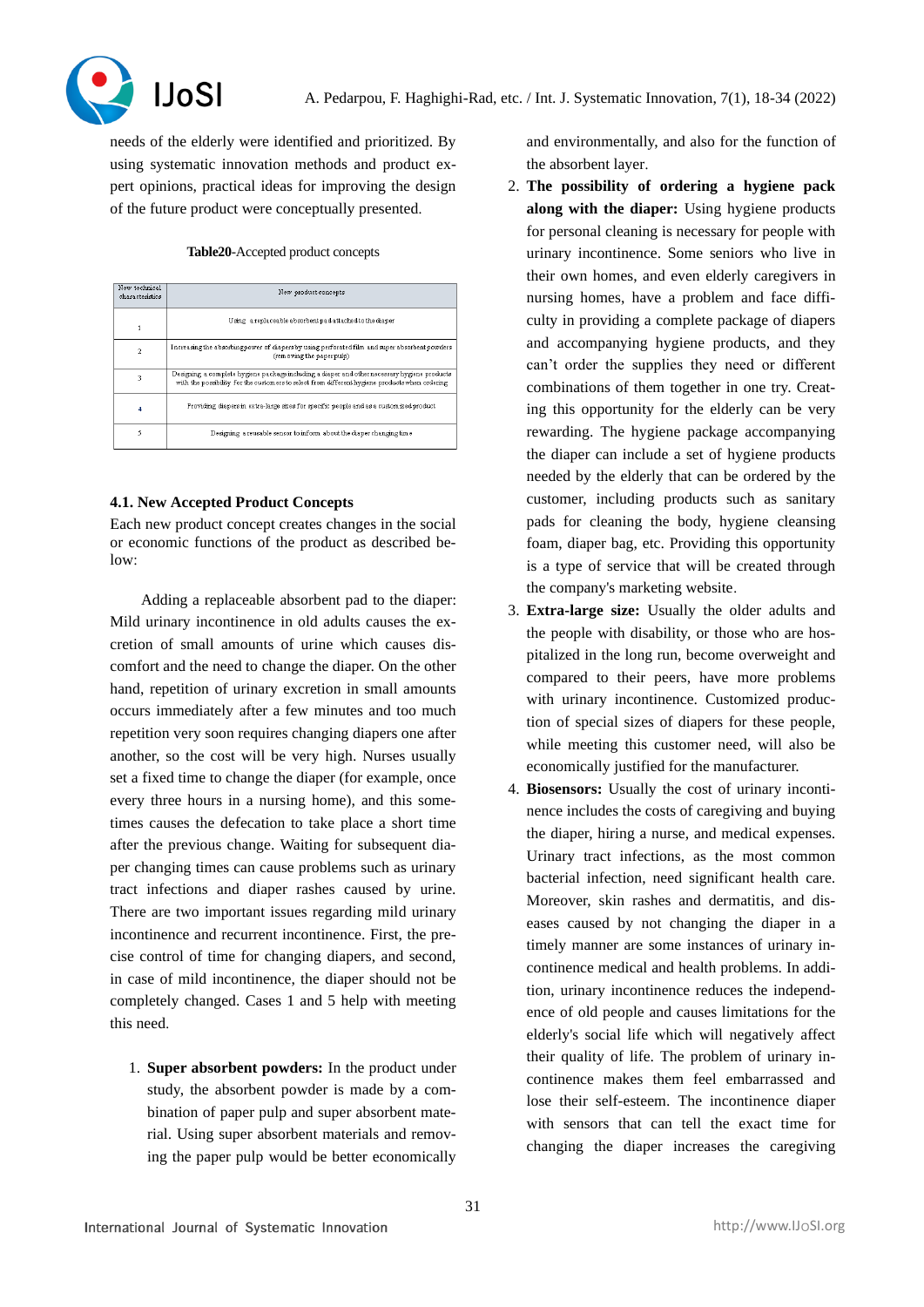

quality and it is also very desirable for maintaining the dignity of the elderly because it reduces the presence of a third party and also reduces the caregivers' repeated checkings on the diaper. Also, the fact that these sensors are not disposable will have an economic justification for the manufacturer and will not increase the price of the product for the consumer.

# **4.2. Suggestions for Further (Applied) Research**

It is suggested that the research and development unit of Easy Life Company should produce the prototype of this diaper following a process of a feasibility study and cost-benefit estimation and if successful, it should start the mass-production of the new product.

# **4.3. Directions for Further Research**

For future research, it is suggested other idea generation methods should be used to develop the product concept. Moreover, the use of value engineering technique and function analysis and its combination with the article model can help to make the design tools more systematic and comprehensive.

# **5. Conclusion**

Given the demographic issues and the growing trend in population aging in the world and in our country, the elderly problems and issues have become more important today. As we move forward, issues related to the young population of the society, such as unemployment, marriage, etc., are replaced by issues related to the elderly population, such as retirement, different types of insurance, hygiene care for the elderly, and so on. Inclusive Design, through considering the product's specific functions, with regard to the needs of vulnerable groups such as the elderly and the disabled leads to a comprehensive design at the initial stage of design and it assures the manufacturer that the product is flexible enough to be used in all consumer groups. In this study, the TRIZ Contradiction Matrix was used for innovation and the generation of ideas, and the QFD

method was used for information and data analysis. Using these two instruments can be helpful in generating new concepts in designing useful products, because through QFD method, first of all, we can identify the product technical characteristics which are related to customer needs, then we can focus on the most important ones, and purposefully avoid wasting time and money in the project process. Second, using TRIZ and the tools including Contradiction Matrix and the forty principles of the invention provides a mental framework for participants in the ideation phase to benefit from the experiences of the previous inventions .

# **References**

- Aydarov, D., Klochkov, Y., Ushanova, N., Frolova, E., & Ostapenko, M. (2018). Developing Plans for QFD-Based Quality Enhancement. System Performance and Management Analytics, 241-249.
- Akkawuttiwan, P., & Yenradee, P. (2018). Fuzzy QFD approach for managing SCOR performance indicators. Computers & Industrial Engineering, 189-201.
- Bereketli, I., & Genevois, M.E., (2013). An integrated QFDE approach for identifying improvement strategies in sustainable product development. Journal of Cleaner Production.188-198.
- Chan, L.K., & Wu, M.L. (2002). Quality function deployment: A literature review. European Journal of Operational Research, 463-497.
- Chowdhury, M., & Quaddus, M.A., (2016). A multi-phased QFD based optimization approach to sustainable service design. International Journal of Production Economics. 165-178.
- Gadd, K. (2011). TRIZ for engineers: enabling inventive problem solving . Chichester: John Wiley & Sons.<http://dx.doi.org/10.1002/9780470684320>
- Hosseinpour, A., Peng, Q., & Gu , P. (2015). A benchmark-based method for sustainable product design. Benchmarking, 643–664.
- Ilevbare, I., Probert, D., & Phaal, R. (2013). A review of TRIZ, and its benefits and challenges in practice. Technovation,30-37.
- Clarkson, J., & Coleman, R. (2015). History of Inclusive Design in the UK. Applied Ergonomics, 235-247.
- Clausing, D., & Fey, V. (2004). Effective innovation: the development of winning technologies. New York: ASME Press.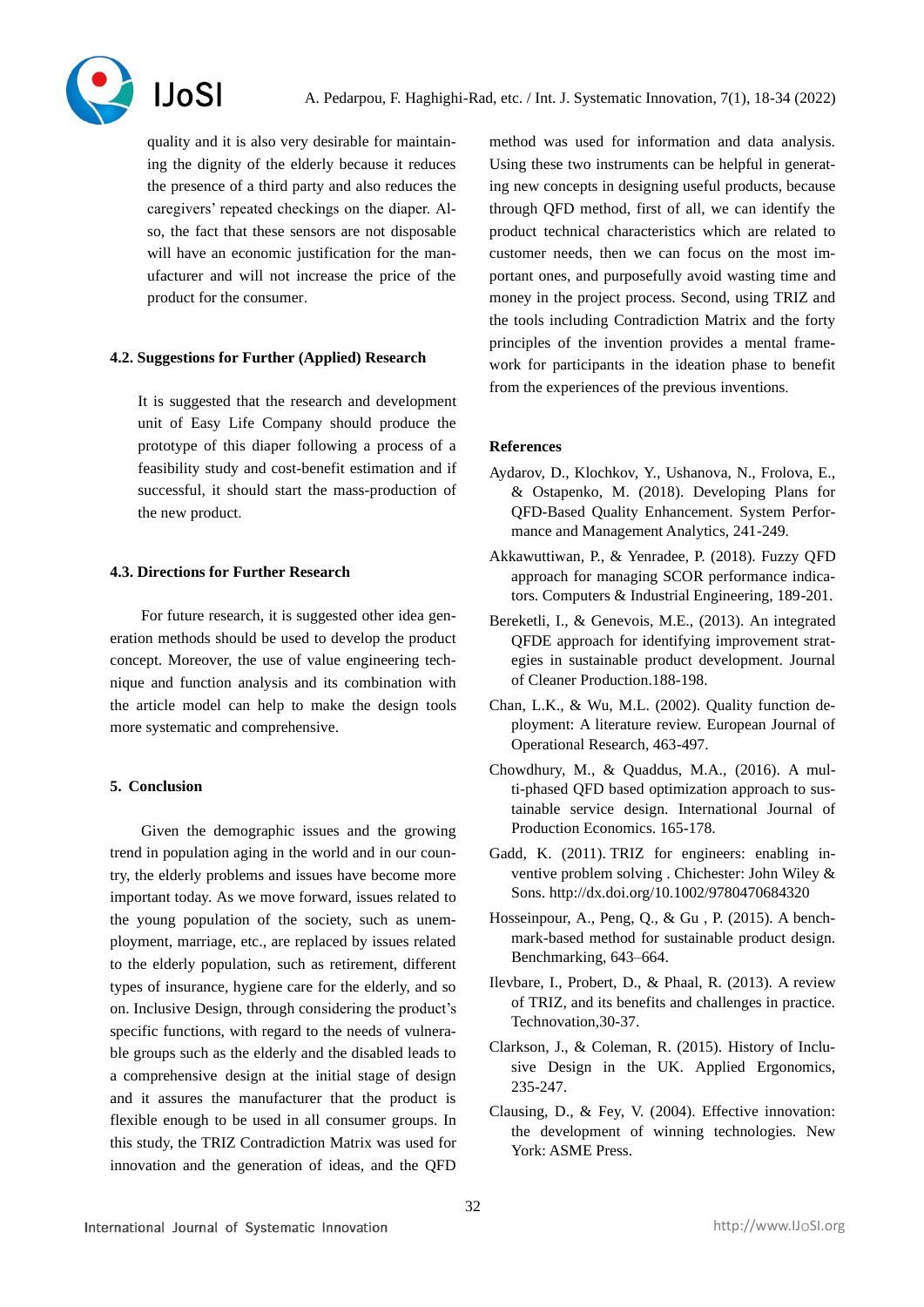

- Dikmen, I., Birgonul, T., & Kiziltas, S. (2005). Strategic use of quality function deployment (QFD) in the construction industry. Building and Environment, 245-255.
- Djekic, l., Vunduk, J., Tomasevic, I., Kozarski, M., Petrovic, P., Niksic, M., & Klaus, A. (2017). Application of quality function deployment on shelf-life analysis of Agaricus bisporus Portobello. LWT, 82-89.
- Francia D., Caligiana G., Liverani A., Frizziero L., & Donnici G. (2017). PrinterCAD: a QFD and TRIZ integrated design solution for large size open moulding manufacturing. International Journal on Interactive Design and Manufacturing, Pp. 1-14.
- Kiani, S., Bayanzadeh, M., Tavallaee, M., & Robert, S. H. (2010). The Iranian Population is Graying: Are we ready? Archives of Iranian Medicine, 333-339.
- Kim, S., & Yoon, B. (2012). Developing a process of concept generation for new productservice systems: a QFD and TRIZ-based approach. Service Business, 323-348.
- Luck, R. (2018). Inclusive Design and making in practice: Bringing bodily experience into closer contact with making. Design Studies, 96-119.
- Mayda, M., & Borklu, H.R., (2014). Development of an innovative conceptual design process by using Pahl and Beitz's systematic design, TRIZ and QFD. Journal of Advanced Mechanical Design, Systems, and Manufacturing. 1-12.
- Mendoza, F., D'Aponte,F., Gualtieri, D., & Azapagic, A., (2019). Disposable baby diapers: Life cycle costs, eco-efficiency and circular economy. Journal of Cleaner Production. 455-467.
- Moehrle, M., (2005). What is TRIZ? From conceptual basics to a framework for research.Creativity and innovation management:Wiley Online Library. <https://doi.org/10.1111/j.1476-8691.2005.00320.x>
- Naveiro, R., & de Oliviera, V. (2018). QFD and TRIZ integration in product development: a model for systematic optimization of engineering requirements. Scielo Analytics.
- Park, S.H., Ham, S., & Lee, M. A. (2012). How to improve the promotion of Korean beef barbecue, bulgogi, for international customers. An application of quality function deployment. Appetite, 324-332.
- Powell, J. (2010). The Power of Global Aging. Ageing, 1-14.
- Sabaghi, M., Mascle, C., & Baptiste, P. (2016). Evaluation of products at design phase for an efficient dis-

assembly at end-of-life. Journal of cleaner production, 177-186.

- Santini, S., Andersson, G., & Lamura, G. (2016). Impact of incontinence on the quality of life of caregivers of older persons with incontinence: A qualitative study in four European countries. Archives of Gernotology and Geriatrics, 92-101.
- Song, W., & Sakao, T. (2017). A customization-oriented framework for design of sustainable product/service system. Journal of Cleaner Production, 1021–1030.
- TsungKo, Y. (2017). Modeling a hybrid-compact design matrix for new product innovation. Computers & Industrial Engineering, 345-359.
- Vinodh, S., Kamala, V., & Jayakrishna, K., (2014). Integration of ECQFD, TRIZ, and AHP for innovative and sustainable product development. Applied Mathematical Modelling. 2758-2770.
- Vinodh, S., Manjunatheshwara, K. J., Sundara, & K., Kirthivasan, V., (2017). Application of fuzzy quality function deployment for sustainable design of consumer electronics products: a case study. Clean Technologies and Environmental Policy. 1021–1030.
- Wang, Y.H., Lee, C.H., & Trappey, A., (2017). Service design blueprint approach incorporating TRIZ and service QFD for a meal ordering system: A case study. Computers & Industrial Engineering. 388-400.
- Wu, Y., & Ho, C. (2015). Integration of green quality function deployment and fuzzy theory: a case study on green mobile phone design. Journal of Cleaner production, 271–280.
- Younesi,, M., & Roghanian, E. (2015). A framework for sustainable product design: a hybrid fuzzy approach based on quality function deployment for environment. Journal of Cleaner Production, 385–394.
- Yeh, C.H., Huang, J.Y. & Yu, C.K. (2011). Integration of four-phase QFD and TRIZ in product R&D: a notebook case study.Research in Engineering Design. Vol.22. 125-141.
- Yu, S., Yang,Q., Tao, J., & Xu, X., (2015). Incorporating Quality Function Deployment with modularity for the end-of-life of a product family. Journal of Cleaner Production. 423-430.